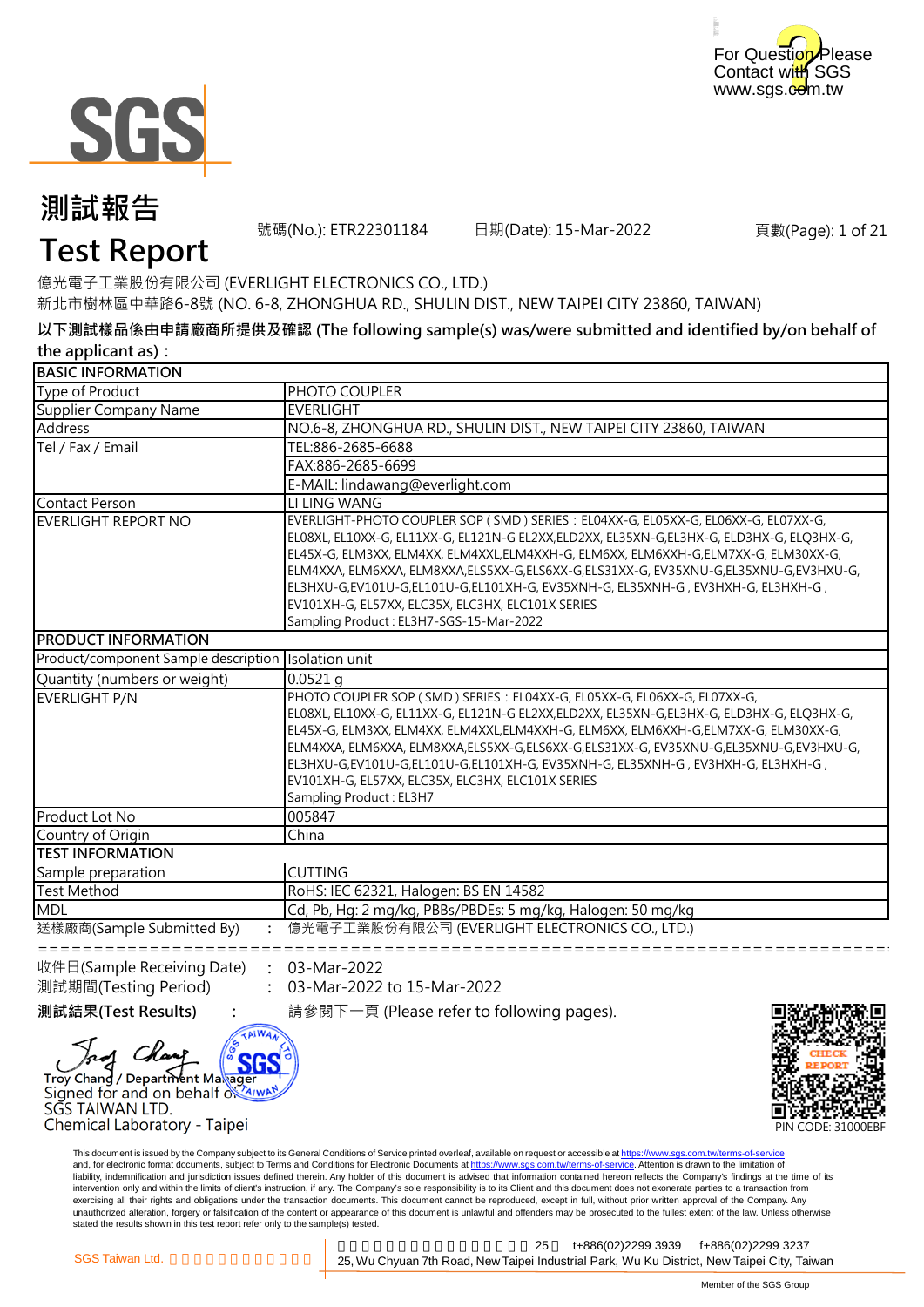

號碼(No.): ETR22301184 日期(Date): 15-Mar-2022 頁數(Page): 2 of 21

億光電子工業股份有限公司 (EVERLIGHT ELECTRONICS CO., LTD.) 新北市樹林區中華路6-8號 (NO. 6-8, ZHONGHUA RD., SHULIN DIST., NEW TAIPEI CITY 23860, TAIWAN)

**測試需求(Test Requested)**

- **:** (1) 依據客戶指定,參考RoHS 2011/65/EU Annex II及其修訂指令(EU) 2015/863測試鎘、 鉛、汞、六價鉻、多溴聯苯、多溴聯苯醚, DBP, BBP, DEHP, DIBP。 (As specified by client, with reference to RoHS 2011/65/EU Annex II and amending Directive (EU) 2015/863 to determine Cadmium, Lead, Mercury, Cr(VI), PBBs, PBDEs, DBP, BBP, DEHP, DIBP contents in the submitted sample(s).)
	- (2) 依據客戶指定,測試 PAHs 及其他測項。 (As specified by client, to test PAHs and other item(s).)
- **:** (1) 根據客戶所提供的樣品,其鎘、鉛、汞、六價鉻、多溴聯苯、多溴聯苯醚, DBP, BBP, **結 論(Conclusion)** DEHP, DIBP的測試結果符合RoHS 2011/65/EU Annex II暨其修訂指令(EU) 2015/863之 限值要求。 (Based on the performed tests on submitted sample(s), the test results of Cadmium, Lead, Mercury, Cr(VI), PBBs, PBDEs, DBP, BBP, DEHP, DIBP comply with the limits as set by RoHS Directive (EU) 2015/863 amending Annex II to Directive 2011/65/EU.)
	- (2) 根據客戶所提供的樣品,多環芳香烴測試結果符合德國產品安全委員會(AfPS) GS PAHs 第 3 類 「其它產品」之限值要求。(Based upon the performed tests on the submitted sample(s), the test results of PAHs (15 items) comply with the limits of PAHs requirement (Category 3) 「Other consumer products」 as set by German Committee on Product Safety (AfPS) GS PAHs.)

### **測試部位敘述 (Test Part Description)**

| No.1 |  | 本體 (BODY) |
|------|--|-----------|
|------|--|-----------|

| No.2 |  |  | 銀色金屬接腳鍍層 (PLATING LAYER OF SILVER COLORED METAL PIN) |  |
|------|--|--|------------------------------------------------------|--|
|------|--|--|------------------------------------------------------|--|

- No.3 **:** 銀色金屬接腳底材 (BASE MATERIAL OF SILVER COLORED METAL PIN)
- No.4 **:** 銀色金屬接腳 (含鍍層) (SILVER COLORED METAL PIN (INCLUDING THE PLATING LAYER))

### **測試結果 (Test Results)**

| 測試項目                                           | 測試方法                                                                           | 單位     | <b>MDL</b> |      | 結果       |      | 限值      |
|------------------------------------------------|--------------------------------------------------------------------------------|--------|------------|------|----------|------|---------|
| (Test Items)                                   | (Method)                                                                       | (Unit) |            |      | (Result) |      | (Limit) |
|                                                |                                                                                |        |            | No.1 | No.2     | No.3 |         |
| 鎘 (Cd) (Cadmium (Cd)) (CAS No.:<br>7440-43-9)  | 參考IEC 62321-5: 2013, 以感應耦合電漿發<br> 射光譜儀分析。(With reference to IEC                | mg/kg  |            | n.d. |          | ---  | 100     |
| [鉛 (Pb) (Lead (Pb)) (CAS No.: 7439-<br>$92-1)$ | $\sqrt{62321}$ -5: 2013, analysis was performed by $\sqrt{mg/kg}$<br>ICP-OES.) |        |            | n.d. |          |      | 1000    |

This document is issued by the Company subject to its General Conditions of Service printed overleaf, available on request or accessible at https://www.sgs.com.tw/terms-of-service and, for electronic format documents, subject to Terms and Conditions for Electronic Documents at https://www.sgs.com.tw/terms-of-service. Attention is drawn to the limitation of liability, indemnification and jurisdiction issues defined therein. Any holder of this document is advised that information contained hereon reflects the Company's findings at the time of its intervention only and within the limits of client's instruction, if any. The Company's sole responsibility is to its Client and this document does not exonerate parties to a transaction from exercising all their rights and obligations under the transaction documents. This document cannot be reproduced, except in full, without prior written approval of the Company. Any unauthorized alteration, forgery or falsification of the content or appearance of this document is unlawful and offenders may be prosecuted to the fullest extent of the law. Unless otherwise stated the results shown in this test report refer only to the sample(s) tested.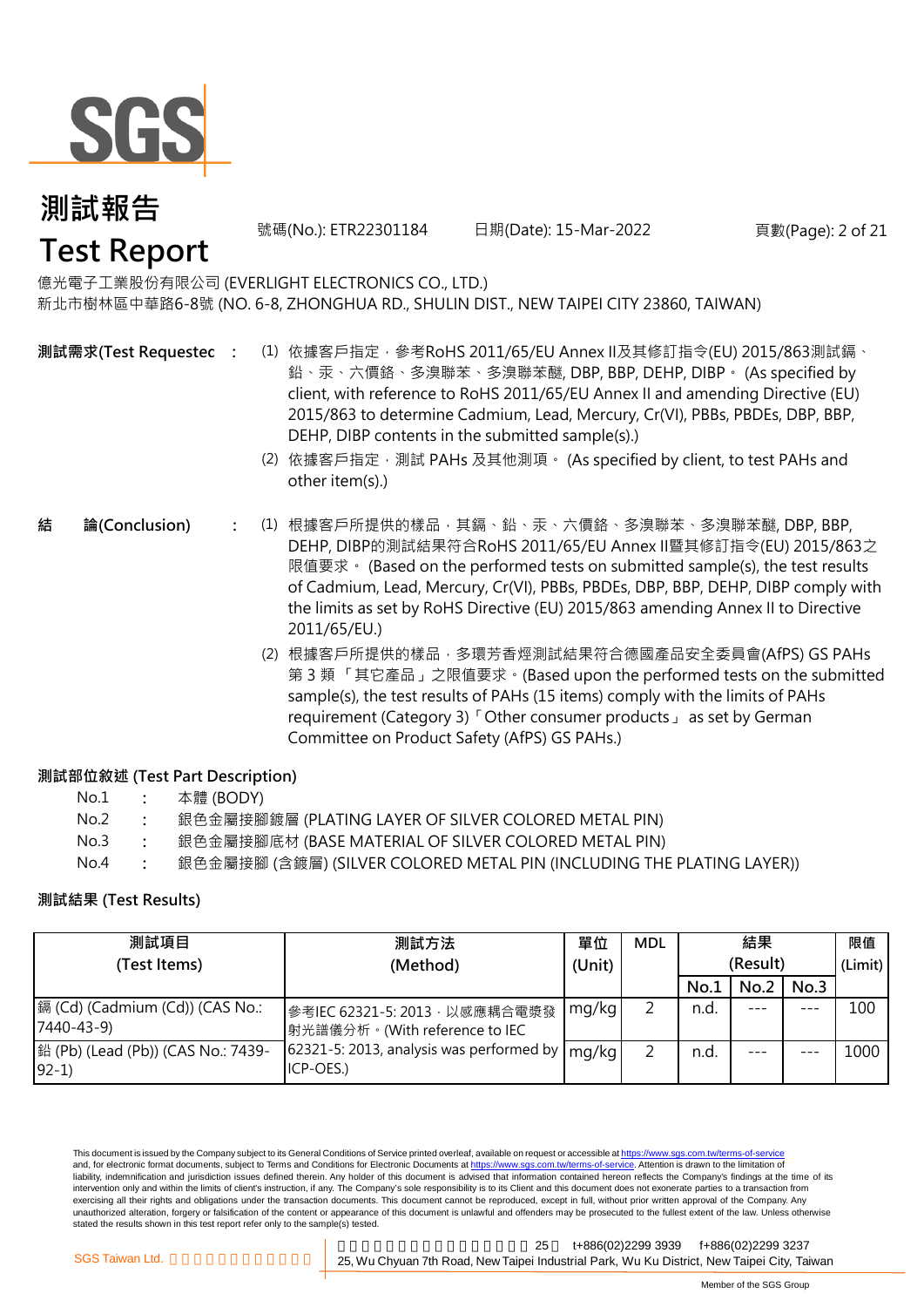

號碼(No.): ETR22301184 日期(Date): 15-Mar-2022 頁數(Page): 3 of 21

### **Test Report**

億光電子工業股份有限公司 (EVERLIGHT ELECTRONICS CO., LTD.)

新北市樹林區中華路6-8號 (NO. 6-8, ZHONGHUA RD., SHULIN DIST., NEW TAIPEI CITY 23860, TAIWAN)

| 測試項目<br>(Test Items)                                                  | 測試方法<br>(Method)                                                                                                                                                                                  | 單位<br>(Unit) | <b>MDL</b>     |       | 結果<br>(Result) |       | 限值<br>(Limit) |
|-----------------------------------------------------------------------|---------------------------------------------------------------------------------------------------------------------------------------------------------------------------------------------------|--------------|----------------|-------|----------------|-------|---------------|
|                                                                       |                                                                                                                                                                                                   |              |                | No.1  | No.2           | No.3  |               |
| 汞 (Hg) (Mercury (Hg)) (CAS No.:<br>7439-97-6)                         | 參考IEC 62321-4: 2013+ AMD1: 2017 · 以<br>感應耦合電漿發射光譜儀分析。(With<br>reference to IEC 62321-4: 2013+ AMD1:<br>2017, analysis was performed by ICP-<br>OES.)                                              | mg/kg        | $\overline{2}$ | n.d.  | $---$          | $---$ | 1000          |
| 六價鉻 Cr(VI) (Hexavalent<br>Chromium Cr(VI)) (CAS No.: 18540-<br>$29-9$ | 參考IEC 62321-7-2: 2017 · 以紫外光-可見<br>光分光光度計分析。(With reference to IEC<br>62321-7-2: 2017, analysis was performed<br>by UV-VIS.)                                                                      | mg/kg        | 8              | n.d.  |                |       | 1000          |
| 鎘 (Cd) (Cadmium (Cd)) (CAS No.:<br>7440-43-9)                         | 酸洗脫鍍層, 參考IEC 62321-5: 2013, 以感<br>應耦合電漿發射光譜儀分析。(IEC 62321-5:<br>2013 application of modified digestion by                                                                                         | mg/kg        | $\overline{2}$ |       | n.d.           | $---$ | 100           |
| 鉛 (Pb) (Lead (Pb)) (CAS No.: 7439-<br>$92-1)$                         | surface etching, analysis was performed<br>by ICP-OES.)                                                                                                                                           | mg/kg        | $\overline{2}$ | ---   | 50.5           | $---$ | 1000          |
| 汞 (Hg) (Mercury (Hg)) (CAS No.:<br>7439-97-6)                         | 酸洗脫鍍層, 參考IEC 62321-4: 2013+<br>AMD1: 2017 · 以感應耦合電漿發射光譜儀分<br>析 · (IEC 62321-4: 2013+AMD1: 2017<br>application of modified digestion by<br>surface etching, analysis was performed<br>by ICP-OES.) | mg/kg        | $\overline{2}$ | ---   | n.d.           | $---$ | 1000          |
| 鎘 (Cd) (Cadmium (Cd)) (CAS No.:<br>7440-43-9)                         | 參考IEC 62321-5: 2013, 以感應耦合電漿發<br>射光譜儀分析。(With reference to IEC                                                                                                                                    | mg/kg        | $\overline{2}$ |       |                | n.d.  | 100           |
| 鉛 (Pb) (Lead (Pb)) (CAS No.: 7439-<br>$92-1)$                         | 62321-5: 2013, analysis was performed by<br>ICP-OES.)                                                                                                                                             | mg/kg        | $\overline{2}$ |       |                | 23.9  | 1000          |
| 汞 (Hq) (Mercury (Hq)) (CAS No.:<br>7439-97-6)                         | 參考IEC 62321-4: 2013+ AMD1: 2017 · 以<br>感應耦合電漿發射光譜儀分析。(With<br>reference to IEC 62321-4: 2013+ AMD1:<br>2017, analysis was performed by ICP-<br>OES.)                                              | mg/kg        | $\overline{2}$ | $---$ | $---$          | n.d.  | 1000          |

This document is issued by the Company subject to its General Conditions of Service printed overleaf, available on request or accessible at <u>https://www.sgs.com.tw/terms-of-service</u><br>and, for electronic format documents, su liability, indemnification and jurisdiction issues defined therein. Any holder of this document is advised that information contained hereon reflects the Company's findings at the time of its intervention only and within the limits of client's instruction, if any. The Company's sole responsibility is to its Client and this document does not exonerate parties to a transaction from exercising all their rights and obligations under the transaction documents. This document cannot be reproduced, except in full, without prior written approval of the Company. Any<br>unauthorized alteration, forgery or falsif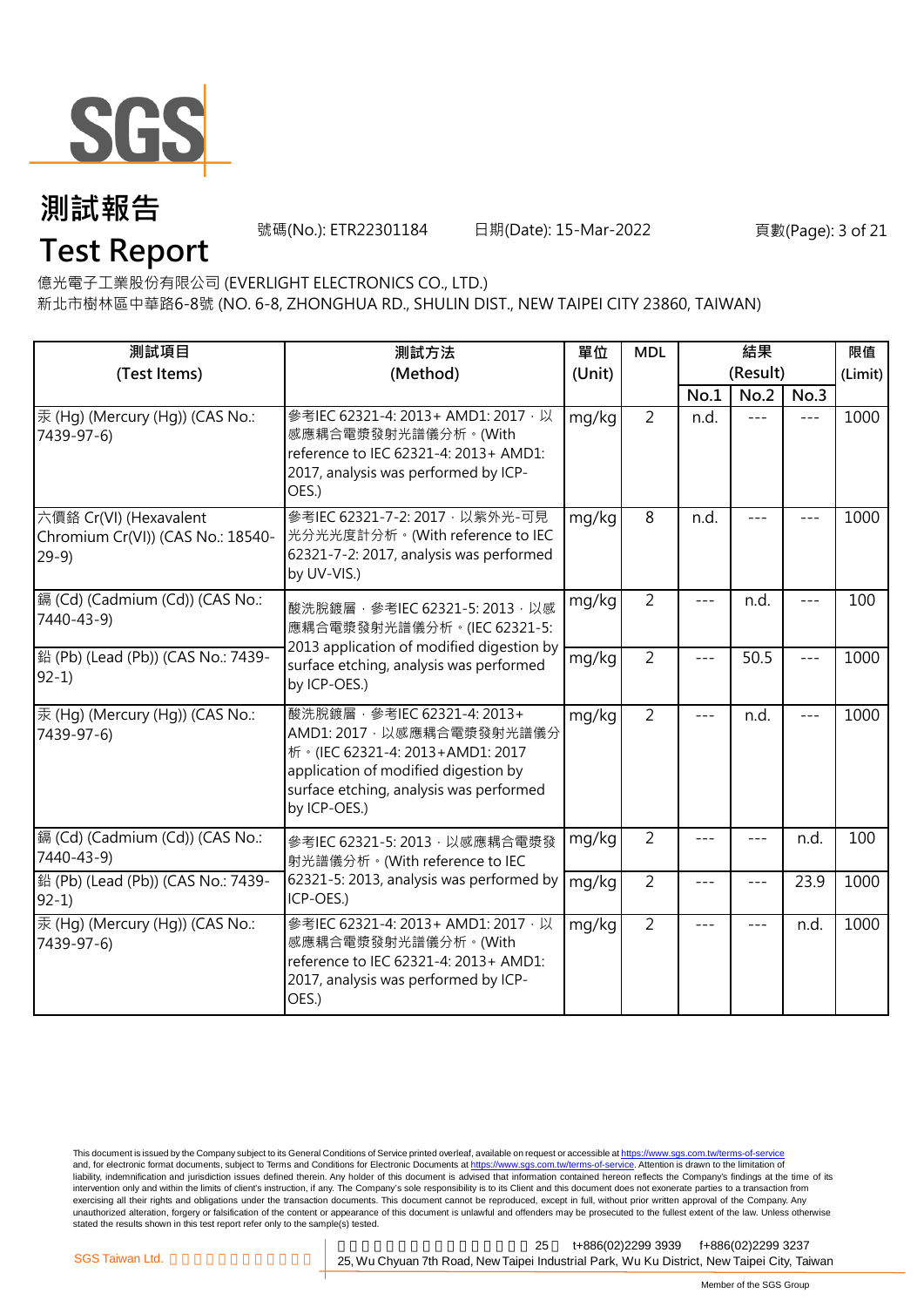

號碼(No.): ETR22301184 日期(Date): 15-Mar-2022 頁數(Page): 4 of 21

### **Test Report**

億光電子工業股份有限公司 (EVERLIGHT ELECTRONICS CO., LTD.)

新北市樹林區中華路6-8號 (NO. 6-8, ZHONGHUA RD., SHULIN DIST., NEW TAIPEI CITY 23860, TAIWAN)

| 測試項目                                                           | 測試方法                                                                                                                        |                         | <b>MDL</b>               |      | 結果               |         | 限值                       |
|----------------------------------------------------------------|-----------------------------------------------------------------------------------------------------------------------------|-------------------------|--------------------------|------|------------------|---------|--------------------------|
| (Test Items)                                                   | (Method)                                                                                                                    | (Unit)                  |                          | No.1 | (Result)<br>No.2 | No.3    | (Limit)                  |
| 六價鉻 (Hexavalent Chromium)<br>Cr(VI) (CAS No.: 18540-29-9) (#2) | 參考IEC 62321-7-1: 2015, 以紫外光-可見<br>光分光光度計分析。(With reference to IEC<br>62321-7-1: 2015, analysis was performed<br>by UV-VIS.) | $\mu$ g/cm <sup>2</sup> | 0.1                      | ---  | n.d.             | n.d.    |                          |
| ·溴聯苯 (Monobromobiphenyl)                                       |                                                                                                                             | mg/kg                   | 5                        | n.d. | ---              | $---$   | $\equiv$                 |
| [溴聯苯 (Dibromobiphenyl)                                         |                                                                                                                             | mg/kg                   | 5                        | n.d. | $---$            | $---$   | $\overline{\phantom{a}}$ |
| 三溴聯苯 (Tribromobiphenyl)                                        |                                                                                                                             | mg/kg                   | 5                        | n.d. | ---              | $---$   | $\blacksquare$           |
| 四溴聯苯 (Tetrabromobiphenyl)                                      |                                                                                                                             | mg/kg                   | 5                        | n.d. | $---$            | $---$   | $\blacksquare$           |
| 五溴聯苯 (Pentabromobiphenyl)                                      |                                                                                                                             | mg/kg                   | $\overline{5}$           | n.d. | $---$            | $---$   | $\overline{\phantom{a}}$ |
| 六溴聯苯 (Hexabromobiphenyl)                                       |                                                                                                                             | mg/kg                   | 5                        | n.d. | $- - -$          | $---$   | $\overline{\phantom{a}}$ |
| 七溴聯苯 (Heptabromobiphenyl)                                      |                                                                                                                             | mg/kg                   | $\overline{5}$           | n.d. | $- - -$          | $---$   | $\overline{\phantom{a}}$ |
| 八溴聯苯 (Octabromobiphenyl)                                       |                                                                                                                             | mg/kg                   | 5                        | n.d. | ---              | $---$   | $\blacksquare$           |
| 九溴聯苯 (Nonabromobiphenyl)                                       |                                                                                                                             | mg/kg                   | 5                        | n.d. | $- - -$          | $- - -$ | $\blacksquare$           |
| 十溴聯苯 (Decabromobiphenyl)                                       |                                                                                                                             | mg/kg                   | 5                        | n.d. | $---$            | $- - -$ | $\overline{\phantom{a}}$ |
| 多溴聯苯總和 (Sum of PBBs)                                           | 參考IEC 62321-6: 2015, 以氣相層析儀/質譜<br>儀分析。(With reference to IEC 62321-6:                                                       | mg/kg                   | $\blacksquare$           | n.d. | $- - -$          | $- - -$ | 1000                     |
| -溴聯苯醚 (Monobromodiphenyl ether)                                | 2015, analysis was performed by GC/MS.)                                                                                     | mg/kg                   | 5                        | n.d. | ---              | $---$   | $\overline{\phantom{a}}$ |
| 二溴聯苯醚 (Dibromodiphenyl ether)                                  |                                                                                                                             | mg/kg                   | 5                        | n.d. | ---              | $---$   | $\overline{\phantom{a}}$ |
| 三溴聯苯醚 (Tribromodiphenyl ether)                                 |                                                                                                                             | mg/kg                   | $\overline{5}$           | n.d. | $- - -$          | $---$   | $\overline{\phantom{a}}$ |
| 四溴聯苯醚 (Tetrabromodiphenyl ether)                               |                                                                                                                             | mg/kg                   | 5                        | n.d. | $---$            | $- - -$ | $\overline{\phantom{a}}$ |
| 五溴聯苯醚 (Pentabromodiphenyl ether)                               |                                                                                                                             | mg/kg                   | 5                        | n.d. | ---              | $---$   | $\overline{\phantom{a}}$ |
| 六溴聯苯醚 (Hexabromodiphenyl ether)                                |                                                                                                                             | mg/kg                   | 5                        | n.d. | ---              | $---$   | $\overline{\phantom{a}}$ |
| 七溴聯苯醚 (Heptabromodiphenyl ether)                               |                                                                                                                             | mg/kg                   | 5                        | n.d. | ---              | $---$   | $\blacksquare$           |
| 八溴聯苯醚 (Octabromodiphenyl ether)                                |                                                                                                                             | mg/kg                   | 5                        | n.d. | $---$            | $---$   | $\equiv$                 |
| 九溴聯苯醚 (Nonabromodiphenyl ether)                                |                                                                                                                             | mg/kg                   | 5                        | n.d. | $--$             | $---$   | $\overline{\phantom{a}}$ |
| 十溴聯苯醚 (Decabromodiphenyl ether)                                |                                                                                                                             | mg/kg                   | 5                        | n.d. | ---              | $---$   |                          |
| 多溴聯苯醚總和 (Sum of PBDEs)                                         |                                                                                                                             | mg/kg                   | $\overline{\phantom{a}}$ | n.d. | $---$            | $---$   | 1000                     |

This document is issued by the Company subject to its General Conditions of Service printed overleaf, available on request or accessible at <u>https://www.sgs.com.tw/terms-of-service</u><br>and, for electronic format documents, su liability, indemnification and jurisdiction issues defined therein. Any holder of this document is advised that information contained hereon reflects the Company's findings at the time of its intervention only and within the limits of client's instruction, if any. The Company's sole responsibility is to its Client and this document does not exonerate parties to a transaction from exercising all their rights and obligations under the transaction documents. This document cannot be reproduced, except in full, without prior written approval of the Company. Any<br>unauthorized alteration, forgery or falsif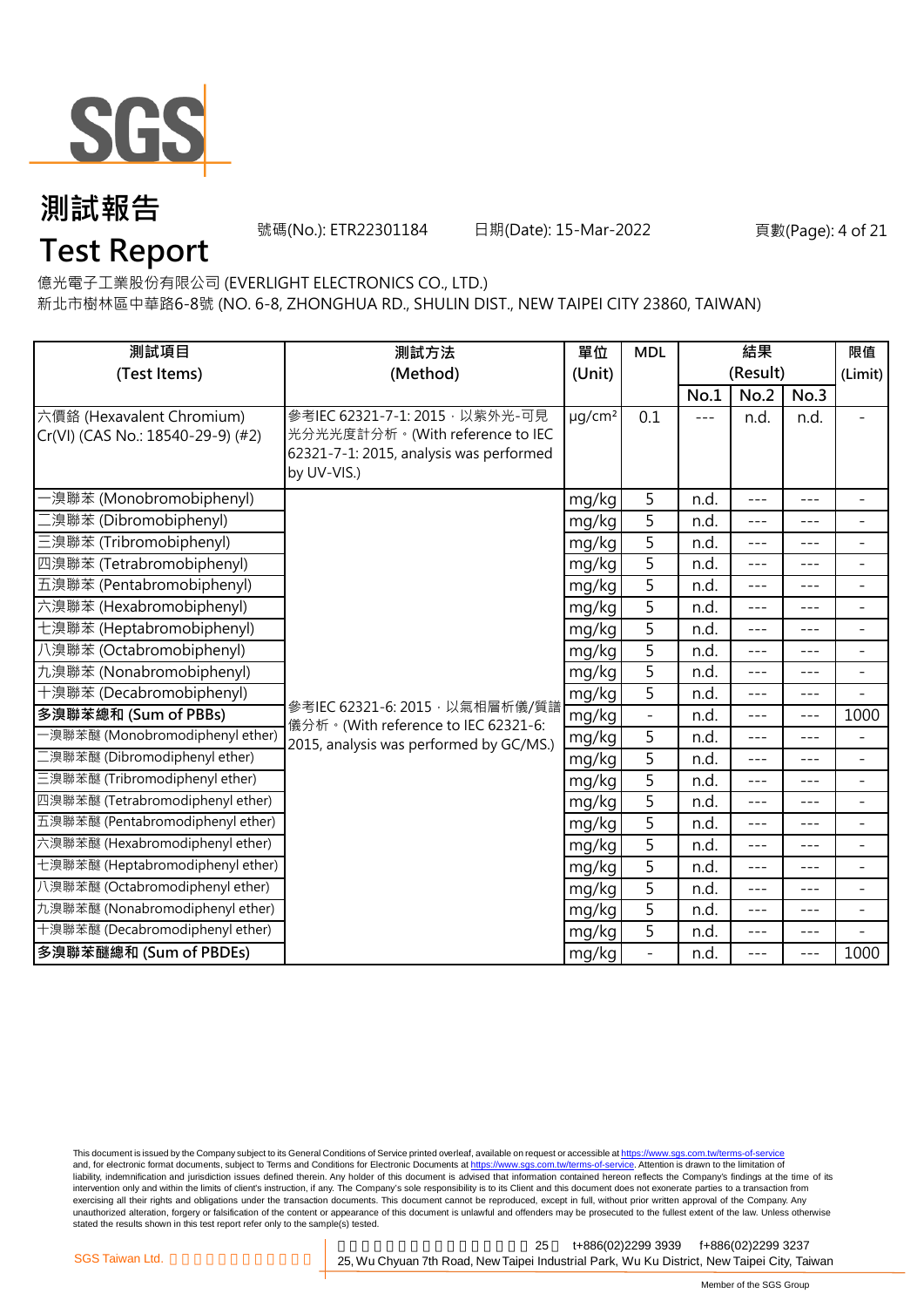

**Test Report**

號碼(No.): ETR22301184 日期(Date): 15-Mar-2022 頁數(Page): 5 of 21

億光電子工業股份有限公司 (EVERLIGHT ELECTRONICS CO., LTD.)

新北市樹林區中華路6-8號 (NO. 6-8, ZHONGHUA RD., SHULIN DIST., NEW TAIPEI CITY 23860, TAIWAN)

| 測試項目<br>(Test Items)                                                                     | 測試方法<br>(Method)                                                                                                          | 單位<br>(Unit) | <b>MDL</b> |      | 結果<br>(Result) |      | 限值<br>(Limit) |
|------------------------------------------------------------------------------------------|---------------------------------------------------------------------------------------------------------------------------|--------------|------------|------|----------------|------|---------------|
|                                                                                          |                                                                                                                           |              |            | No.1 | No.2           | No.3 |               |
| 鄰苯二甲酸丁苯甲酯 (BBP) (Butyl<br>benzyl phthalate (BBP)) (CAS No.:<br>$85 - 68 - 7$             | 參考IEC 62321-8: 2017 · 以氣相層析儀/質譜 mg/kg<br>儀分析。(With reference to IEC 62321-8:<br>2017, analysis was performed by GC/MS.)   |              | 50         | n.d. | $- - -$        |      | 1000          |
| 鄰苯二甲酸二丁酯 (DBP) (Dibutyl<br>phthalate (DBP)) (CAS No.: 84-74-2)                           | 參考IEC 62321-8: 2017, 以氣相層析儀/質譜<br>儀分析。(With reference to IEC 62321-8:<br>2017, analysis was performed by GC/MS.)          | mg/kg        | 50         | n.d. | ---            |      | 1000          |
| 鄰苯二甲酸二(2-乙基己基)酯 (DEHP)<br>(Di-(2-ethylhexyl) phthalate (DEHP))<br>(CAS No.: 117-81-7)    | 参考IEC 62321-8: 2017 · 以氣相層析儀/質譜 mg/kg<br>儀分析。(With reference to IEC 62321-8:<br>2017, analysis was performed by GC/MS.)   |              | 50         | n.d. |                |      | 1000          |
| 鄰苯二甲酸二異丁酯 (DIBP)<br>(Diisobutyl phthalate (DIBP)) (CAS<br>No.: 84-69-5)                  | 參考IEC 62321-8: 2017, 以氣相層析儀/質譜<br>儀分析。(With reference to IEC 62321-8:<br>2017, analysis was performed by GC/MS.)          | mg/kg        | 50         | n.d. |                |      | 1000          |
| 鄰苯二甲酸二異癸酯 (DIDP)<br>(Diisodecyl phthalate (DIDP)) (CAS<br>No.: 26761-40-0, 68515-49-1)   | 參考IEC 62321-8: 2017 · 以氣相層析儀/質譜   mg/kg<br>儀分析。(With reference to IEC 62321-8:<br>2017, analysis was performed by GC/MS.) |              | 50         | n.d. |                | ---  |               |
| 鄰苯二甲酸二異壬酯 (DINP)<br>(Diisononyl phthalate (DINP)) (CAS<br>No.: 28553-12-0, 68515-48-0)   | 參考IEC 62321-8: 2017, 以氣相層析儀/質譜<br>儀分析。(With reference to IEC 62321-8:<br>2017, analysis was performed by GC/MS.)          | mg/kg        | 50         | n.d. |                |      |               |
| 鄰苯二甲酸二正辛酯 (DNOP) (Di-n-<br>octyl phthalate (DNOP)) (CAS No.:<br>$117 - 84 - 0$           | 参考IEC 62321-8: 2017 · 以氣相層析儀/質譜   mg/kg<br>儀分析。(With reference to IEC 62321-8:<br>2017, analysis was performed by GC/MS.) |              | 50         | n.d. |                |      |               |
| 鄰苯二甲酸二正戊酯 (DNPP) (Di-n-<br>pentyl phthalate (DNPP)) (CAS No.:<br>$131 - 18 - 0$          | 參考IEC 62321-8: 2017, 以氣相層析儀/質譜<br>儀分析。(With reference to IEC 62321-8:<br>2017, analysis was performed by GC/MS.)          | mg/kg        | 50         | n.d. |                |      |               |
| 鄰苯二甲酸二正己酯 (DNHP) (Di-n-<br>hexyl phthalate (DNHP)) (CAS No.:<br>$84 - 75 - 3$            | 參考IEC 62321-8: 2017, 以氣相層析儀/質譜<br>儀分析。(With reference to IEC 62321-8:<br>2017, analysis was performed by GC/MS.)          | mg/kg        | 50         | n.d. |                |      |               |
| 鄰苯二甲酸雙(2-甲氧基乙基)酯 (DMEP)<br>(Bis(2-methoxyethyl) phthalate<br>(DMEP)) (CAS No.: 117-82-8) | 参考IEC 62321-8: 2017 · 以氣相層析儀/質譜   mg/kg<br>儀分析。(With reference to IEC 62321-8:<br>2017, analysis was performed by GC/MS.) |              | 50         | n.d. |                |      |               |

This document is issued by the Company subject to its General Conditions of Service printed overleaf, available on request or accessible at <u>https://www.sgs.com.tw/terms-of-service</u><br>and, for electronic format documents, su liability, indemnification and jurisdiction issues defined therein. Any holder of this document is advised that information contained hereon reflects the Company's findings at the time of its intervention only and within the limits of client's instruction, if any. The Company's sole responsibility is to its Client and this document does not exonerate parties to a transaction from exercising all their rights and obligations under the transaction documents. This document cannot be reproduced, except in full, without prior written approval of the Company. Any<br>unauthorized alteration, forgery or falsif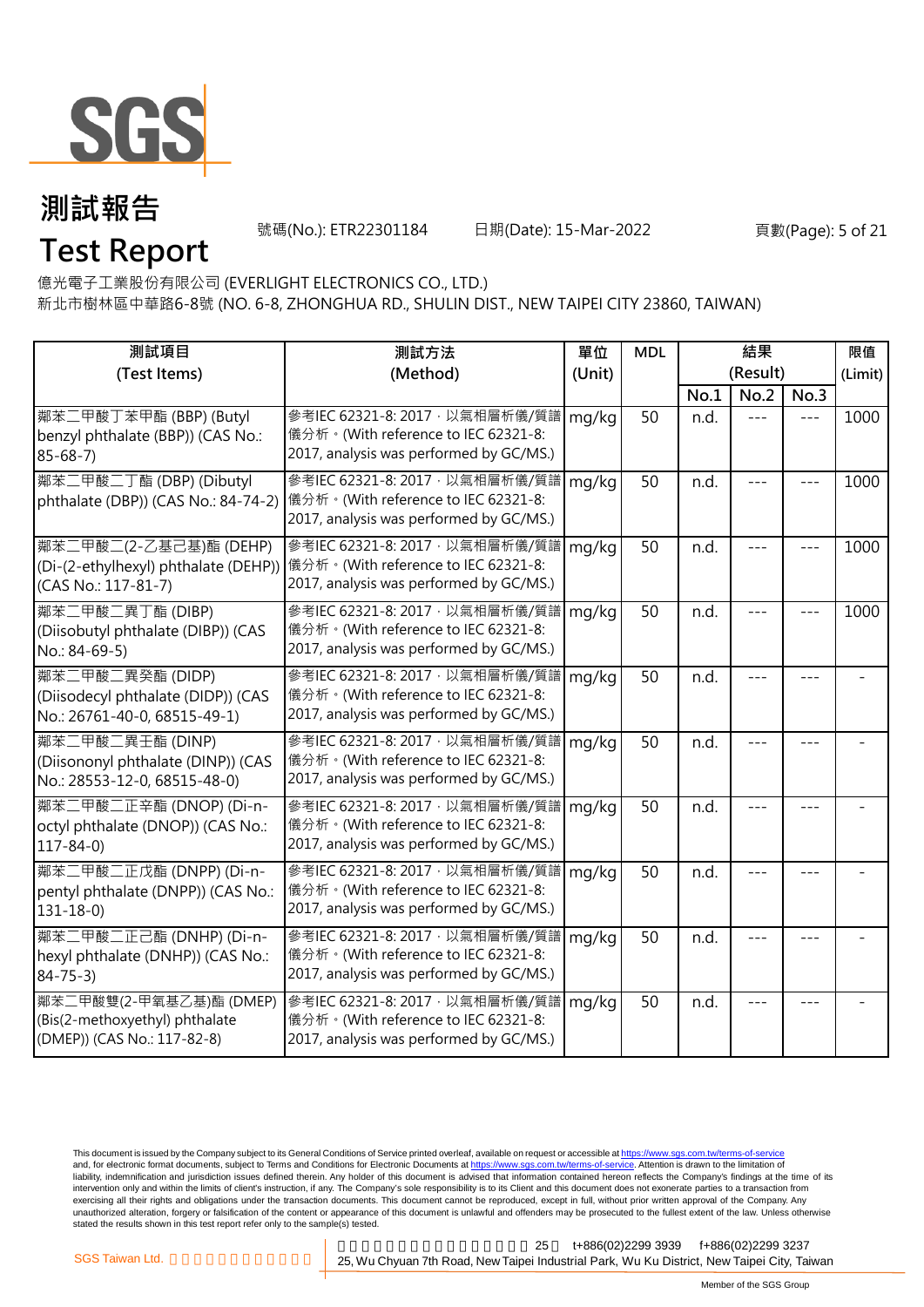

號碼(No.): ETR22301184 日期(Date): 15-Mar-2022 頁數(Page): 6 of 21

億光電子工業股份有限公司 (EVERLIGHT ELECTRONICS CO., LTD.)

新北市樹林區中華路6-8號 (NO. 6-8, ZHONGHUA RD., SHULIN DIST., NEW TAIPEI CITY 23860, TAIWAN)

| 測試項目                                                                                                                                                                                                                                                                         | 測試方法                                                                                                                      | 單位     | <b>MDL</b>      | 結果   |          |         | 限值      |
|------------------------------------------------------------------------------------------------------------------------------------------------------------------------------------------------------------------------------------------------------------------------------|---------------------------------------------------------------------------------------------------------------------------|--------|-----------------|------|----------|---------|---------|
| (Test Items)                                                                                                                                                                                                                                                                 | (Method)                                                                                                                  | (Unit) |                 |      | (Result) |         | (Limit) |
|                                                                                                                                                                                                                                                                              |                                                                                                                           |        |                 | No.1 | No.2     | No.3    |         |
| 六溴環十二烷及所有主要被辨別出的異構物<br>(HBCDD) ( $\alpha$ - HBCDD, β- HBCDD, γ-<br>HBCDD) (Hexabromocyclododecane<br>(HBCDD) and all major diastereoisomers<br>identified (α- HBCDD, β- HBCDD, γ-<br>HBCDD)) (CAS No.: 25637-99-4, 3194-<br>55-6 (134237-51-7, 134237-50-6,<br>134237-52-8)) | 參考IEC 62321: 2008, 以氣相層析儀/質譜儀<br>分析 · (With reference to IEC 62321: 2008,<br>analysis was performed by GC/MS.)            | mg/kg  | 5               | n.d. | $= -$    | $---$   |         |
| 氟 (F) (Fluorine (F)) (CAS No.: 14762-<br>$94-8$                                                                                                                                                                                                                              | 參考BS EN 14582: 2016, 以離子層析儀分<br>析 · (With reference to BS EN 14582: 2016,<br>analysis was performed by IC.)               | mg/kg  | 50              | n.d. | $ -$     | $---$   |         |
| 氯(Cl) (Chlorine (Cl)) (CAS No.:<br>$22537 - 15 - 1$                                                                                                                                                                                                                          | 參考BS EN 14582: 2016, 以離子層析儀分<br>析 · (With reference to BS EN 14582: 2016,<br>analysis was performed by IC.)               | mg/kg  | $\overline{50}$ | 125  |          | $- - -$ |         |
| 溴 (Br) (Bromine (Br)) (CAS No.:<br>$10097 - 32 - 2$                                                                                                                                                                                                                          | 參考BS EN 14582: 2016 · 以離子層析儀分<br>析 · (With reference to BS EN 14582: 2016,<br>analysis was performed by IC.)              | mg/kg  | 50              | n.d. |          |         |         |
| 碘 (I) (lodine (I)) (CAS No.: 14362-<br>$44-8$                                                                                                                                                                                                                                | 參考BS EN 14582: 2016 · 以離子層析儀分<br>析 · (With reference to BS EN 14582: 2016,<br>analysis was performed by IC.)              | mg/kg  | 50              | n.d. |          |         |         |
| 全氟辛烷磺酸及其鹽類 (PFOS and its<br>salts) (CAS No.: 1763-23-1 and its<br>salts)                                                                                                                                                                                                     | 參考CEN/TS 15968: 2010, 以液相層析串聯<br>質譜儀分析。(With reference to CEN/TS<br>15968: 2010, analysis was performed by<br>LC/MS/MS.)  | mg/kg  | 0.01            | n.d. |          | $---$   |         |
| 全氟辛酸及其鹽類 (PFOA and its<br>salts) (CAS No.: 335-67-1 and its<br>salts)                                                                                                                                                                                                        | 參考CEN/TS 15968: 2010 · 以液相層析串聯<br>質譜儀分析。(With reference to CEN/TS<br>15968: 2010, analysis was performed by<br>LC/MS/MS.) | mg/kg  | 0.01            | n.d. |          | $- - -$ |         |
| 鈹 (Be) (Beryllium (Be)) (CAS No.:<br>7440-41-7)                                                                                                                                                                                                                              | 參考US EPA 3052: 1996, 以感應耦合電漿發<br>射光譜儀分析。(With reference to US EPA<br>3052: 1996, analysis was performed by<br>ICP-OES.)   | mg/kg  | 2               | n.d. | $- - -$  |         |         |

This document is issued by the Company subject to its General Conditions of Service printed overleaf, available on request or accessible at <u>https://www.sgs.com.tw/terms-of-service</u><br>and, for electronic format documents, su liability, indemnification and jurisdiction issues defined therein. Any holder of this document is advised that information contained hereon reflects the Company's findings at the time of its intervention only and within the limits of client's instruction, if any. The Company's sole responsibility is to its Client and this document does not exonerate parties to a transaction from exercising all their rights and obligations under the transaction documents. This document cannot be reproduced, except in full, without prior written approval of the Company. Any<br>unauthorized alteration, forgery or falsif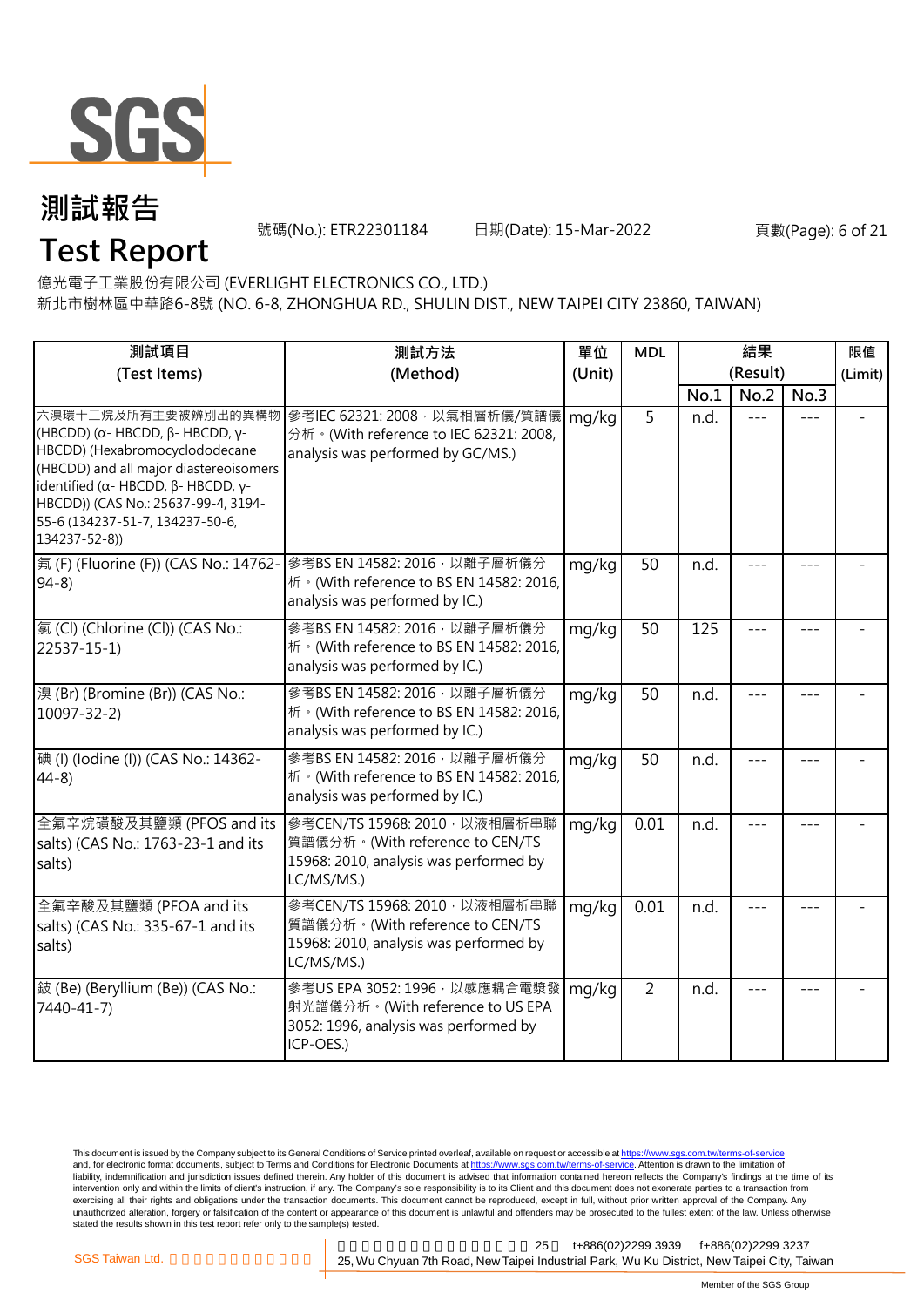

號碼(No.): ETR22301184 日期(Date): 15-Mar-2022 頁數(Page): 7 of 21

### **Test Report**

億光電子工業股份有限公司 (EVERLIGHT ELECTRONICS CO., LTD.)

新北市樹林區中華路6-8號 (NO. 6-8, ZHONGHUA RD., SHULIN DIST., NEW TAIPEI CITY 23860, TAIWAN)

| 測試項目<br>(Test Items)                                  | 測試方法<br>(Method)<br>(Unit)                                                            |       | <b>MDL</b> |      | 結果<br>(Result) |         | 限值<br>(Limit) |
|-------------------------------------------------------|---------------------------------------------------------------------------------------|-------|------------|------|----------------|---------|---------------|
|                                                       |                                                                                       |       |            | No.1 | No.2           | No.3    |               |
| 多環芳香烴 (Polycyclic Aromatic                            |                                                                                       |       |            |      |                |         |               |
| Hydrocarbons) (PAHs)                                  |                                                                                       |       |            |      |                |         |               |
| 苯駢(a)芘 (Benzo[a]pyrene) (CAS No.:<br>$50 - 32 - 8$    |                                                                                       | mg/kg | 0.2        | n.d. | $---$          | $---$   | Δ             |
| 苯駢(e)芘 (Benzo[e]pyrene) (CAS No.:<br>$192 - 97 - 2$   |                                                                                       | mg/kg | 0.2        | n.d. | $---$          | $---$   | Δ             |
| 苯駢蒽 (Benzo[a]anthracene) (CAS<br>No.: 56-55-3)        |                                                                                       | mg/kg | 0.2        | n.d. | $---$          | $---$   | Δ             |
| 苯(b)苯駢芴 (Benzo[b]fluoranthene)<br>(CAS No.: 205-99-2) |                                                                                       | mg/kg | 0.2        | n.d. | $- - -$        | $---$   | Δ             |
| 苯(j)苯駢芴 (Benzo[j]fluoranthene)<br>(CAS No.: 205-82-3) |                                                                                       | mg/kg | 0.2        | n.d. | ---            | ---     | Δ             |
| 苯(k)苯駢芴 (Benzo[k]fluoranthene)<br>(CAS No.: 207-08-9) |                                                                                       | mg/kg | 0.2        | n.d. | $- - -$        | $---$   | Δ             |
| 蔰 (Chrysene) (CAS No.: 218-01-9)                      | 參考AfPS GS 2019:01 PAK, 以氣相層析儀/                                                        | mg/kg | 0.2        | n.d. | ---            | $- - -$ | Δ             |
| 二苯駢蒽 (Dibenzo[a,h]anthracene)<br>(CAS No.: 53-70-3)   | 質譜儀分析。(With reference to AfPS GS<br>2019:01 PAK, analysis was performed by<br>GC/MS.) | mg/kg | 0.2        | n.d. | $- - -$        | $---$   | Δ             |
| 苯駢苙 (Benzo[q,h,i]perylene) (CAS<br>No.: 191-24-2)     |                                                                                       | mg/kg | 0.2        | n.d. | $- - -$        | ---     | Δ             |
| 茚酮芘 (Indeno[1,2,3-c,d]pyrene) (CAS<br>No.: 193-39-5)  |                                                                                       | mg/kg | 0.2        | n.d. | $- - -$        | $---$   | Δ             |
| 蒽 (Anthracene) (CAS No.: 120-12-7)                    |                                                                                       | mg/kg | 0.2        | n.d. | $ -$           | ---     | Δ             |
| 苯駢芴 (Fluoranthene) (CAS No.: 206-<br>$44-0)$          |                                                                                       | mg/kg | 0.2        | n.d. | $- - -$        | $---$   | Δ             |
| 菲 (Phenanthrene) (CAS No.: 85-01-8)                   |                                                                                       | mg/kg | 0.2        | n.d. | $---$          |         | Δ             |
| 芘 (Pyrene) (CAS No.: 129-00-0)                        |                                                                                       | mg/kg | 0.2        | n.d. | $- - -$        | $---$   | Δ             |
| 萘 (Naphthalene) (CAS No.: 91-20-3)                    |                                                                                       | mg/kg | 0.2        | n.d. | $---$          | $---$   | Δ             |
| 多環芳香烴15項總和 (Sum of 15<br>PAHs)                        |                                                                                       | mg/kg |            | n.d. | $---$          | $---$   | Δ             |

This document is issued by the Company subject to its General Conditions of Service printed overleaf, available on request or accessible at <u>https://www.sgs.com.tw/terms-of-service</u><br>and, for electronic format documents, su liability, indemnification and jurisdiction issues defined therein. Any holder of this document is advised that information contained hereon reflects the Company's findings at the time of its intervention only and within the limits of client's instruction, if any. The Company's sole responsibility is to its Client and this document does not exonerate parties to a transaction from exercising all their rights and obligations under the transaction documents. This document cannot be reproduced, except in full, without prior written approval of the Company. Any<br>unauthorized alteration, forgery or falsif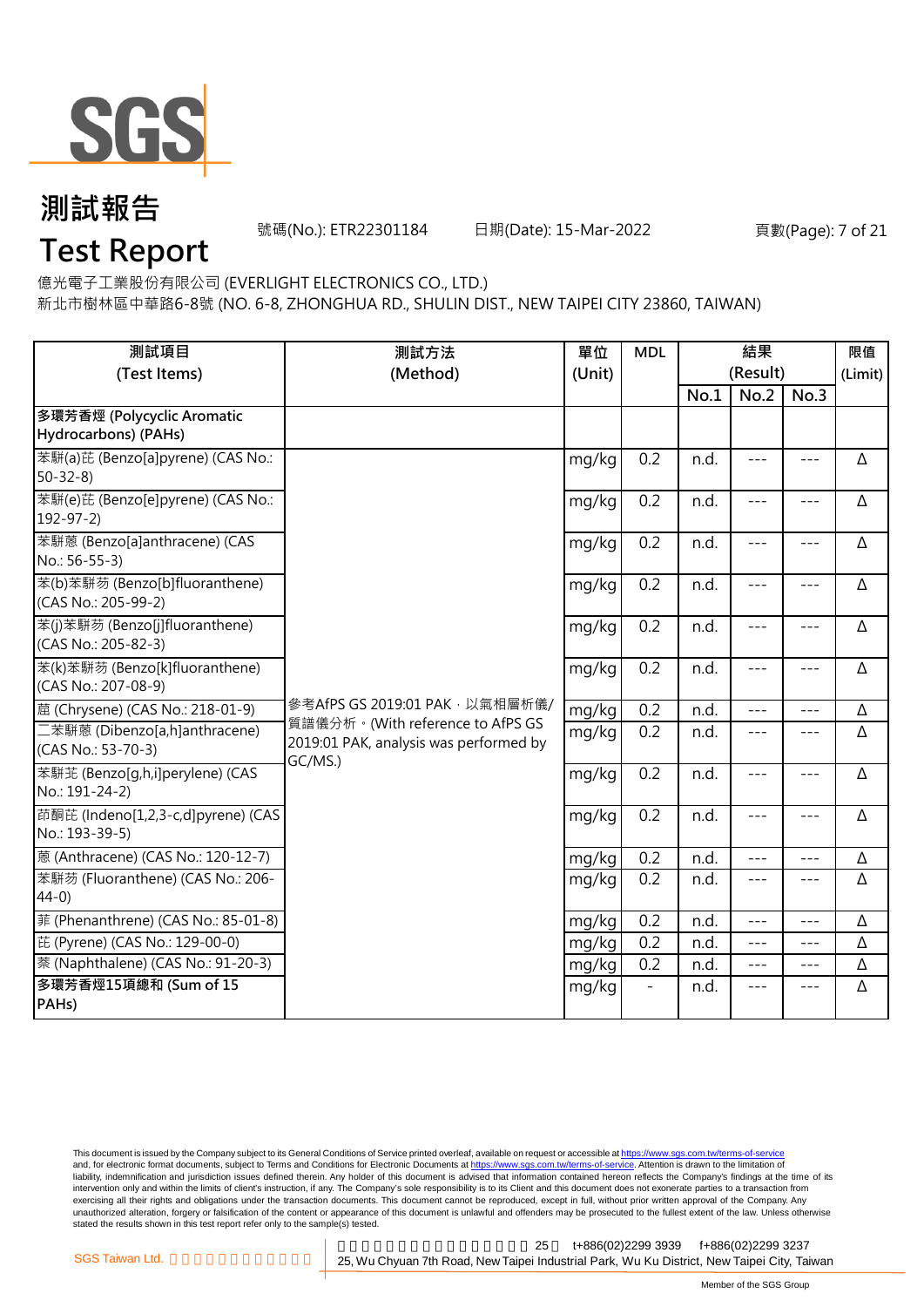

號碼(No.): ETR22301184 日期(Date): 15-Mar-2022 頁數(Page): 8 of 21

### **Test Report**

億光電子工業股份有限公司 (EVERLIGHT ELECTRONICS CO., LTD.)

新北市樹林區中華路6-8號 (NO. 6-8, ZHONGHUA RD., SHULIN DIST., NEW TAIPEI CITY 23860, TAIWAN)

| 測試項目<br>(Test Items)                            | 測試方法<br>(Method)                                                                                                           | 單位<br>(Unit) | <b>MDL</b> | 結果<br>(Result)<br>No.4 | 限值<br>(Limit) |
|-------------------------------------------------|----------------------------------------------------------------------------------------------------------------------------|--------------|------------|------------------------|---------------|
| 鈹 (Be) (Beryllium (Be)) (CAS No.:<br>7440-41-7) | 參考US EPA 3050B: 1996 · 以感應耦合電漿<br>發射光譜儀分析。(With reference to US<br>EPA 3050B: 1996, analysis was performed<br>by ICP-OES.) | mg/kg        |            | n.d.                   |               |

### **備註(Note):**

- 1. mg/kg = ppm;0.1wt% = 1000ppm
- 2. MDL = Method Detection Limit (方法偵測極限值)
- 3. n.d. = Not Detected (未檢出) ; 小於MDL / Less than MDL
- 4. "-" = Not Regulated (無規格值)
- 5. "---" = Not Conducted (未測試項目)
- 6. (#2) =

a. 當六價鉻結果大於0.13 μg/cm<sup>2,</sup>表示樣品表層含有六價鉻. / The sample is positive for Cr(VI) if the Cr(VI) concentration is greater than 0.13 µg/cm². The sample coating is considered to contain Cr(VI). b. 當六價鉻結果為n.d. (濃度小於0.10 µg/cm<sup>2</sup>), 表示表層不含六價鉻. / The sample is negative for Cr(VI) if Cr(VI) is n.d. (concentration less than 0.10 µg/cm<sup>2</sup>). The coating is considered a non-Cr(VI) based coating c. 當六價鉻結果介於 0.10 及 0.13 μg/cm<sup>2</sup> 時,無法確定塗層是否含有六價鉻. / The result between 0.10 μg/cm<sup>2</sup> and 0.13 µg/cm² is considered to be inconclusive - unavoidable coating variations may influence the determination.

7. 符合性結果之判定係以測試結果與限值做比較。(The statement of compliance conformity is based on comparison of testing results and limits.)

This document is issued by the Company subject to its General Conditions of Service printed overleaf, available on request or accessible at https://www.sgs.com.tw/terms-of-service and, for electronic format documents, subject to Terms and Conditions for Electronic Documents at https://www.sgs.com.tw/terms-of-service. Attention is drawn to the limitation of liability, indemnification and jurisdiction issues defined therein. Any holder of this document is advised that information contained hereon reflects the Company's findings at the time of its intervention only and within the limits of client's instruction, if any. The Company's sole responsibility is to its Client and this document does not exonerate parties to a transaction from exercising all their rights and obligations under the transaction documents. This document cannot be reproduced, except in full, without prior written approval of the Company. Any<br>unauthorized alteration, forgery or falsif stated the results shown in this test report refer only to the sample(s) tested.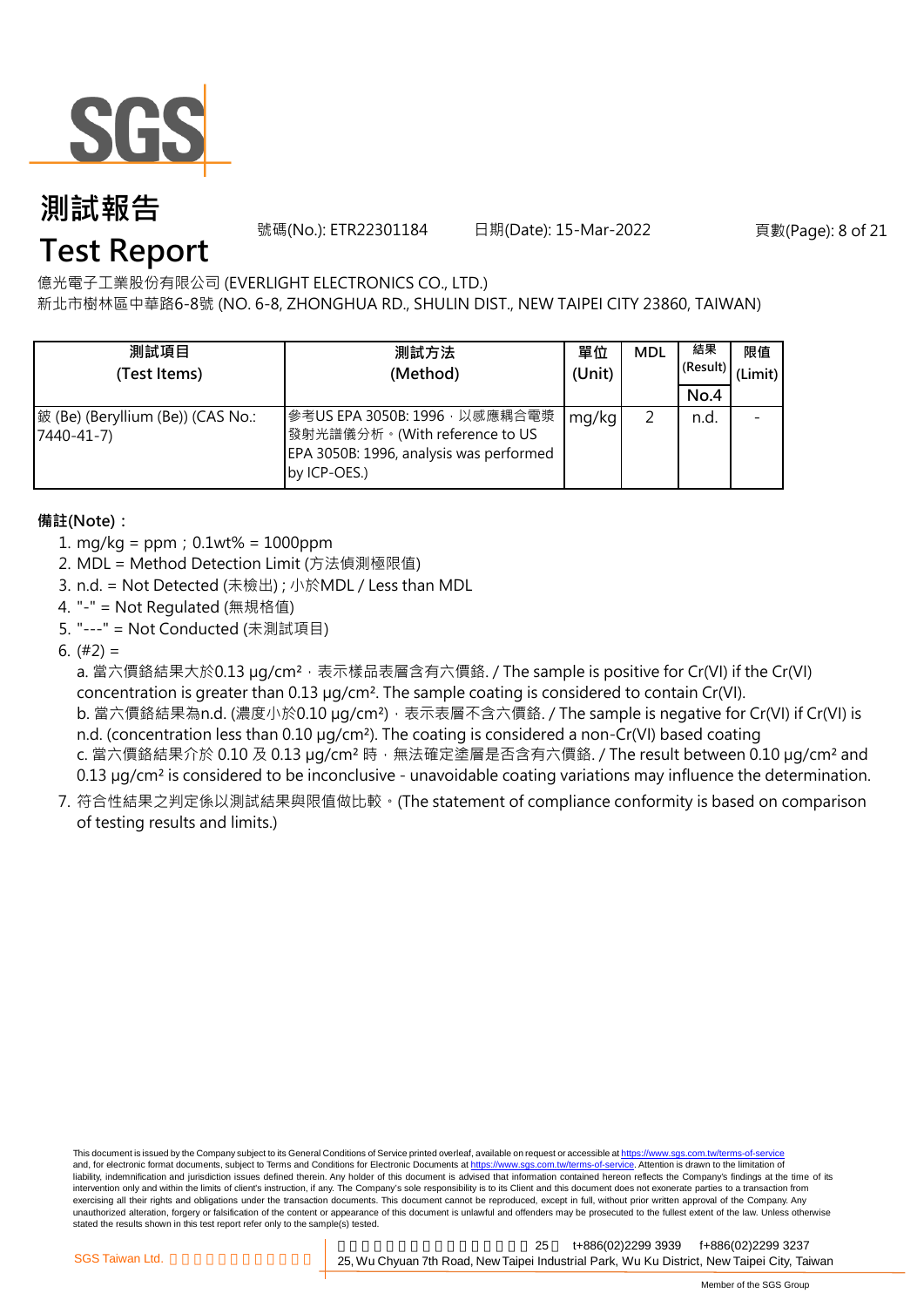

號碼(No.): ETR22301184 日期(Date): 15-Mar-2022 頁數(Page): 9 of 21

### **Test Report**

億光電子工業股份有限公司 (EVERLIGHT ELECTRONICS CO., LTD.) 新北市樹林區中華路6-8號 (NO. 6-8, ZHONGHUA RD., SHULIN DIST., NEW TAIPEI CITY 23860, TAIWAN)

#### **Remark:**

#### Δ **德國產品安全委員會(AfPS): GS PAHs 要求**

#### **AfPS (German commission for Product Safety): GS PAHs requirements**

|                                 | 第1類(Category 1)                                                                                                                                                                                               | 第 2 類(Category 2)                                                                                                                                                                        |                | 第 3 類(Category 3)                                                                                                                                                                                                    |                                          |  |
|---------------------------------|---------------------------------------------------------------------------------------------------------------------------------------------------------------------------------------------------------------|------------------------------------------------------------------------------------------------------------------------------------------------------------------------------------------|----------------|----------------------------------------------------------------------------------------------------------------------------------------------------------------------------------------------------------------------|------------------------------------------|--|
| 項目<br>(Parameter)               | 意圖放入口中的材料或者長時間接<br>觸皮膚(超過 30秒)的<br>2009/48/EC 定義的玩具材料和 3<br>歲以下兒童使用的產品(Materials<br>intended to be placed in the<br>mouth, or materials in toys<br>(Directive 2009/48/EC) or<br>articles for children up to 3 | 不屬於第1類的材料,並意圖或可預<br>見與皮膚接觸逾 30 秒(長期皮膚接觸)<br>或重複的短時間接觸(Materials that<br>are not in Category 1, with<br>skin contact (> 30 seconds) or<br>short-term repetitive contact with<br>the skin) |                | 不屬於第1類或第2類的材料,並意<br> 圖或可預見與皮膚接觸不超過 30 秒<br>(短期皮膚接觸)(Materials not<br>covered by Category 1 or 2, with<br>intended or foreseeable long-term intended or foreseeable short-<br>term skin contact ( $\leq$ 30 seconds)) |                                          |  |
|                                 | years of age with intended<br>long-term skin contact (> 30<br>seconds))                                                                                                                                       | a.<br>用的產品(Use by<br>children under $14$ ) products)                                                                                                                                     | b.<br>consumer | a.<br>供 14 歳以下兒童使 其它產品(Other 供 14 歳以下兒童使<br>用的產品(Use by<br>children under 14) products)                                                                                                                              | b <sub>1</sub><br>其它產品(Other<br>consumer |  |
| Naphthalene                     | $\leq 1$                                                                                                                                                                                                      | < 2                                                                                                                                                                                      |                | < 10                                                                                                                                                                                                                 |                                          |  |
| Phenanthrene                    |                                                                                                                                                                                                               |                                                                                                                                                                                          |                |                                                                                                                                                                                                                      |                                          |  |
| Anthracene                      | $< 1$ Sum                                                                                                                                                                                                     | $< 5$ Sum                                                                                                                                                                                | $< 10$ Sum     | $< 20$ Sum                                                                                                                                                                                                           | $< 50$ Sum                               |  |
| Fluoranthene                    |                                                                                                                                                                                                               |                                                                                                                                                                                          |                |                                                                                                                                                                                                                      |                                          |  |
| Pyrene                          |                                                                                                                                                                                                               |                                                                                                                                                                                          |                |                                                                                                                                                                                                                      |                                          |  |
| Benzo[a]anthracene              | < 0.2                                                                                                                                                                                                         | < 0.2                                                                                                                                                                                    | < 0.5          | < 0.5                                                                                                                                                                                                                | < 1                                      |  |
| Chrysene                        | < 0.2                                                                                                                                                                                                         | < 0.2                                                                                                                                                                                    | < 0.5          | < 0.5                                                                                                                                                                                                                | $\leq 1$                                 |  |
| Benzo[b]fluoranthene            | < 0.2                                                                                                                                                                                                         | < 0.2                                                                                                                                                                                    | < 0.5          | < 0.5                                                                                                                                                                                                                | $\leq 1$                                 |  |
| Benzo[j]fluoranthene            | ${}< 0.2$                                                                                                                                                                                                     | ${}< 0.2$                                                                                                                                                                                | < 0.5          | < 0.5                                                                                                                                                                                                                | $\leq 1$                                 |  |
| Benzo[k]fluoranthene            | < 0.2                                                                                                                                                                                                         | < 0.2                                                                                                                                                                                    | < 0.5          | < 0.5                                                                                                                                                                                                                | $\leq 1$                                 |  |
| Benzo[a]pyrene                  | < 0.2                                                                                                                                                                                                         | ${}< 0.2$                                                                                                                                                                                | < 0.5          | < 0.5                                                                                                                                                                                                                | $\leq 1$                                 |  |
| Benzo[e]pyrene                  | < 0.2                                                                                                                                                                                                         | < 0.2                                                                                                                                                                                    | < 0.5          | ${}< 0.5$                                                                                                                                                                                                            | < 1                                      |  |
| Indeno[1,2,3-c,d] pyrene        | < 0.2                                                                                                                                                                                                         | < 0.2                                                                                                                                                                                    | < 0.5          | ${}< 0.5$                                                                                                                                                                                                            | $\leq 1$                                 |  |
| Dibenzo[a,h]anthracene          | < 0.2                                                                                                                                                                                                         | ${}< 0.2$                                                                                                                                                                                | < 0.5          | ~< 0.5                                                                                                                                                                                                               | $\leq 1$                                 |  |
| Benzo[g,h,i]perylene            | < 0.2                                                                                                                                                                                                         | < 0.2                                                                                                                                                                                    | < 0.5          | < 0.5                                                                                                                                                                                                                | $\leq 1$                                 |  |
| 15 項 PAH 總濃度<br>(Sum of 15 PAH) | $\leq 1$                                                                                                                                                                                                      | < 5                                                                                                                                                                                      | < 10           | < 20                                                                                                                                                                                                                 | < 50                                     |  |

單位(Unit):mg/kg

This document is issued by the Company subject to its General Conditions of Service printed overleaf, available on request or accessible at <u>https://www.sgs.com.tw/terms-of-service</u><br>and, for electronic format documents, su liability, indemnification and jurisdiction issues defined therein. Any holder of this document is advised that information contained hereon reflects the Company's findings at the time of its intervention only and within the limits of client's instruction, if any. The Company's sole responsibility is to its Client and this document does not exonerate parties to a transaction from exercising all their rights and obligations under the transaction documents. This document cannot be reproduced, except in full, without prior written approval of the Company. Any<br>unauthorized alteration, forgery or falsif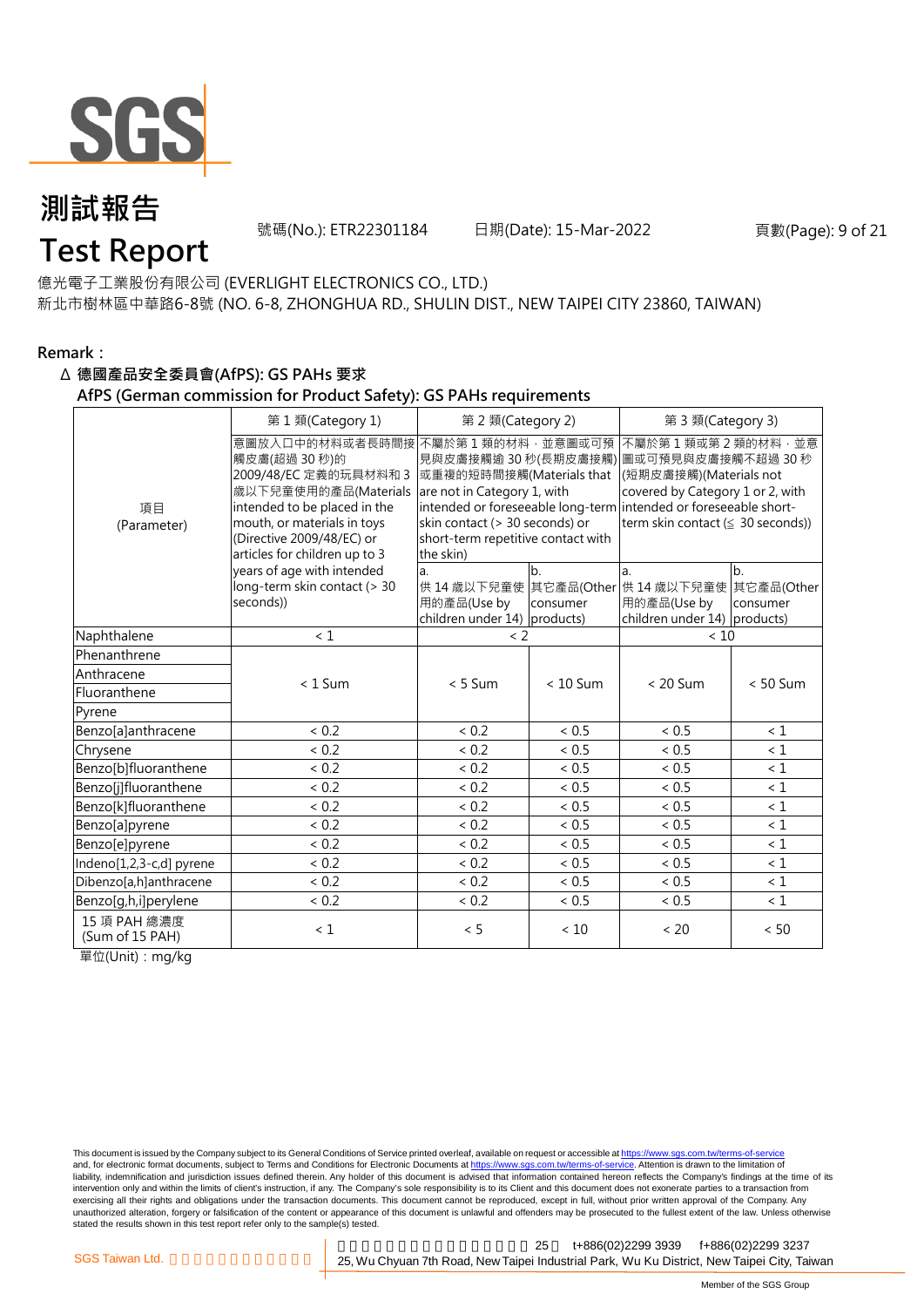

號碼(No.): ETR22301184 日期(Date): 15-Mar-2022 頁數(Page): 10 of 21

億光電子工業股份有限公司 (EVERLIGHT ELECTRONICS CO., LTD.)

新北市樹林區中華路6-8號 (NO. 6-8, ZHONGHUA RD., SHULIN DIST., NEW TAIPEI CITY 23860, TAIWAN)

#### **重金屬流程圖 / Analytical flow chart of Heavy Metal**

根據以下的流程圖之條件,樣品已完全溶解。 (六價鉻測試方法除外)

These samples were dissolved totally by pre-conditioning method according to below flow chart.

( $Cr^{6+}$  test method excluded)



This document is issued by the Company subject to its General Conditions of Service printed overleaf, available on request or accessible at https://www.sgs.com.tw/terms-of-service and, for electronic format documents, subject to Terms and Conditions for Electronic Documents at https://www.sgs.com.tw/terms-of-service. Attention is drawn to the limitation of liability, indemnification and jurisdiction issues defined therein. Any holder of this document is advised that information contained hereon reflects the Company's findings at the time of its intervention only and within the limits of client's instruction, if any. The Company's sole responsibility is to its Client and this document does not exonerate parties to a transaction from exercising all their rights and obligations under the transaction documents. This document cannot be reproduced, except in full, without prior written approval of the Company. Any<br>unauthorized alteration, forgery or falsif stated the results shown in this test report refer only to the sample(s) tested.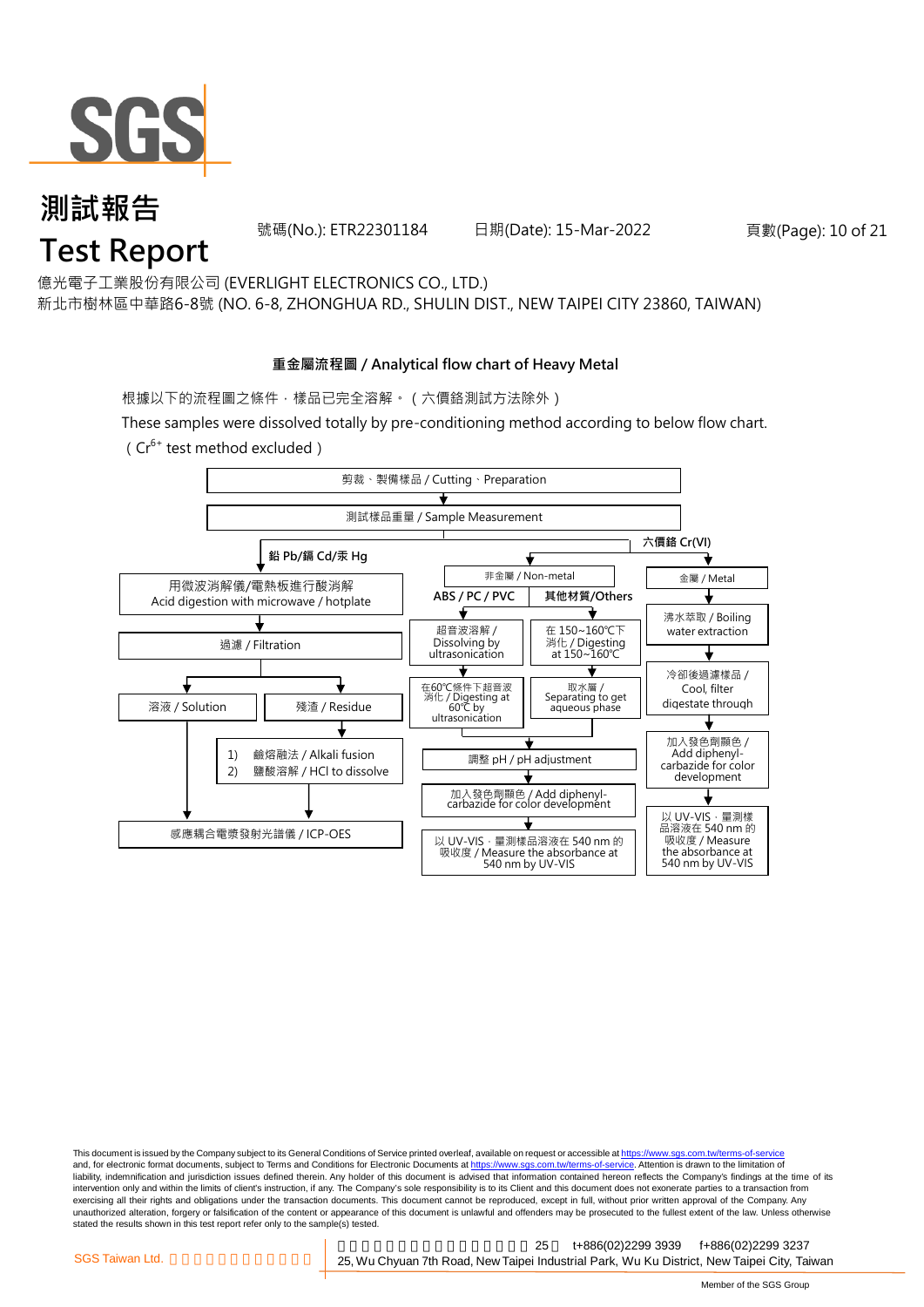

號碼(No.): ETR22301184 日期(Date): 15-Mar-2022 頁數(Page): 11 of 21

億光電子工業股份有限公司 (EVERLIGHT ELECTRONICS CO., LTD.)

新北市樹林區中華路6-8號 (NO. 6-8, ZHONGHUA RD., SHULIN DIST., NEW TAIPEI CITY 23860, TAIWAN)

#### **鍍層重金屬測試流程圖 / Flow Chart of Stripping method for metal analysis**

根據以下的流程圖之條件,樣品之外部鍍層已完全溶解。(六價鉻測試方法除外) / The plating layer of samples were dissolved totally by pre-conditioning method according to below flow chart. ( $Cr^{6+}$  test method excluded)



This document is issued by the Company subject to its General Conditions of Service printed overleaf, available on request or accessible at https://www.sgs.com.tw/terms-of-service and, for electronic format documents, subject to Terms and Conditions for Electronic Documents at https://www.sgs.com.tw/terms-of-service. Attention is drawn to the limitation of liability, indemnification and jurisdiction issues defined therein. Any holder of this document is advised that information contained hereon reflects the Company's findings at the time of its intervention only and within the limits of client's instruction, if any. The Company's sole responsibility is to its Client and this document does not exonerate parties to a transaction from exercising all their rights and obligations under the transaction documents. This document cannot be reproduced, except in full, without prior written approval of the Company. Any<br>unauthorized alteration, forgery or falsif stated the results shown in this test report refer only to the sample(s) tested.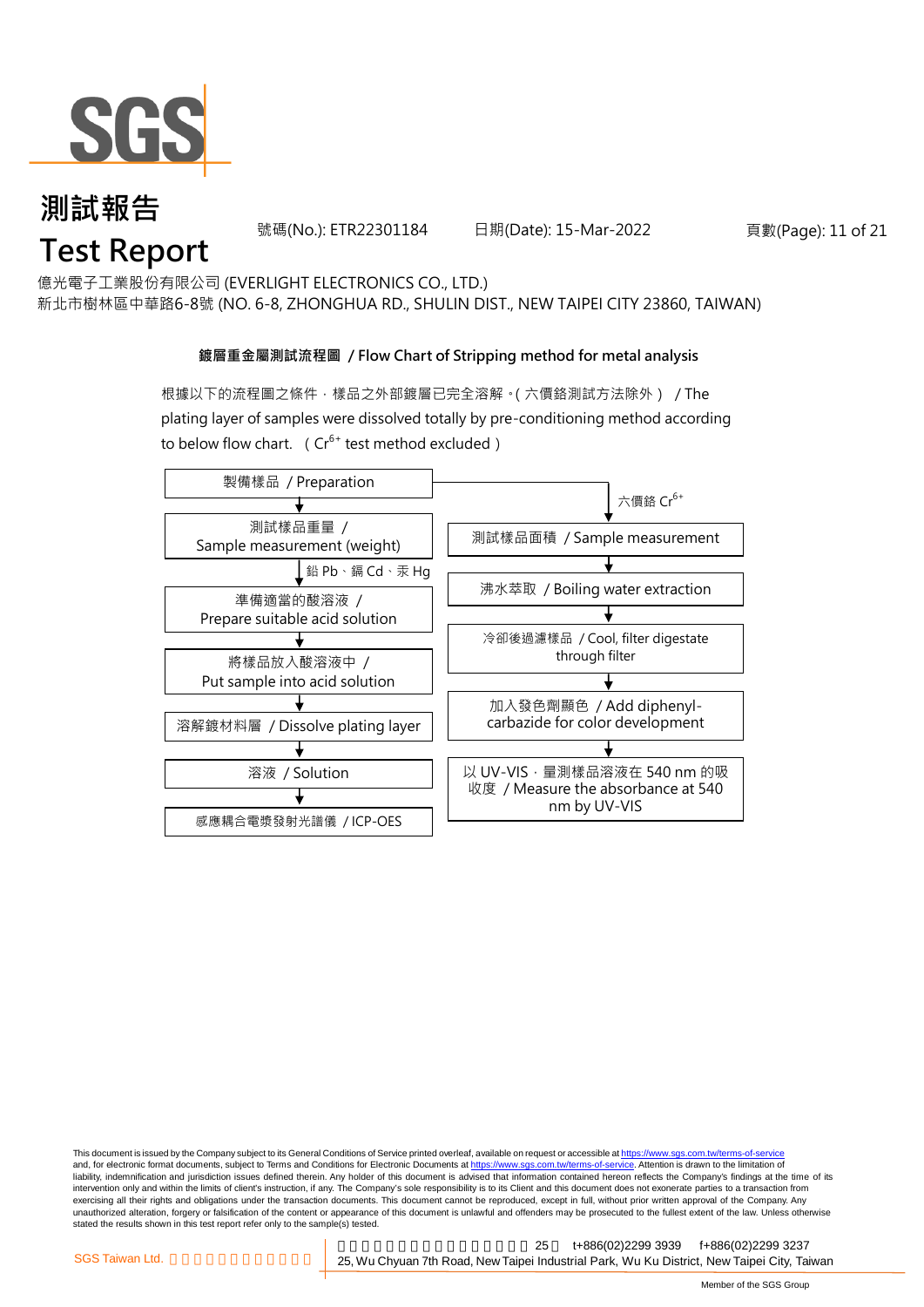

號碼(No.): ETR22301184 日期(Date): 15-Mar-2022 頁數(Page): 12 of 21

億光電子工業股份有限公司 (EVERLIGHT ELECTRONICS CO., LTD.)

新北市樹林區中華路6-8號 (NO. 6-8, ZHONGHUA RD., SHULIN DIST., NEW TAIPEI CITY 23860, TAIWAN)

#### **多溴聯苯/多溴聯苯醚分析流程圖 / Analytical flow chart - PBBs/PBDEs**



This document is issued by the Company subject to its General Conditions of Service printed overleaf, available on request or accessible at https://www.sgs.com.tw/terms-of-service and, for electronic format documents, subject to Terms and Conditions for Electronic Documents at https://www.sgs.com.tw/terms-of-service. Attention is drawn to the limitation of liability, indemnification and jurisdiction issues defined therein. Any holder of this document is advised that information contained hereon reflects the Company's findings at the time of its intervention only and within the limits of client's instruction, if any. The Company's sole responsibility is to its Client and this document does not exonerate parties to a transaction from exercising all their rights and obligations under the transaction documents. This document cannot be reproduced, except in full, without prior written approval of the Company. Any<br>unauthorized alteration, forgery or falsif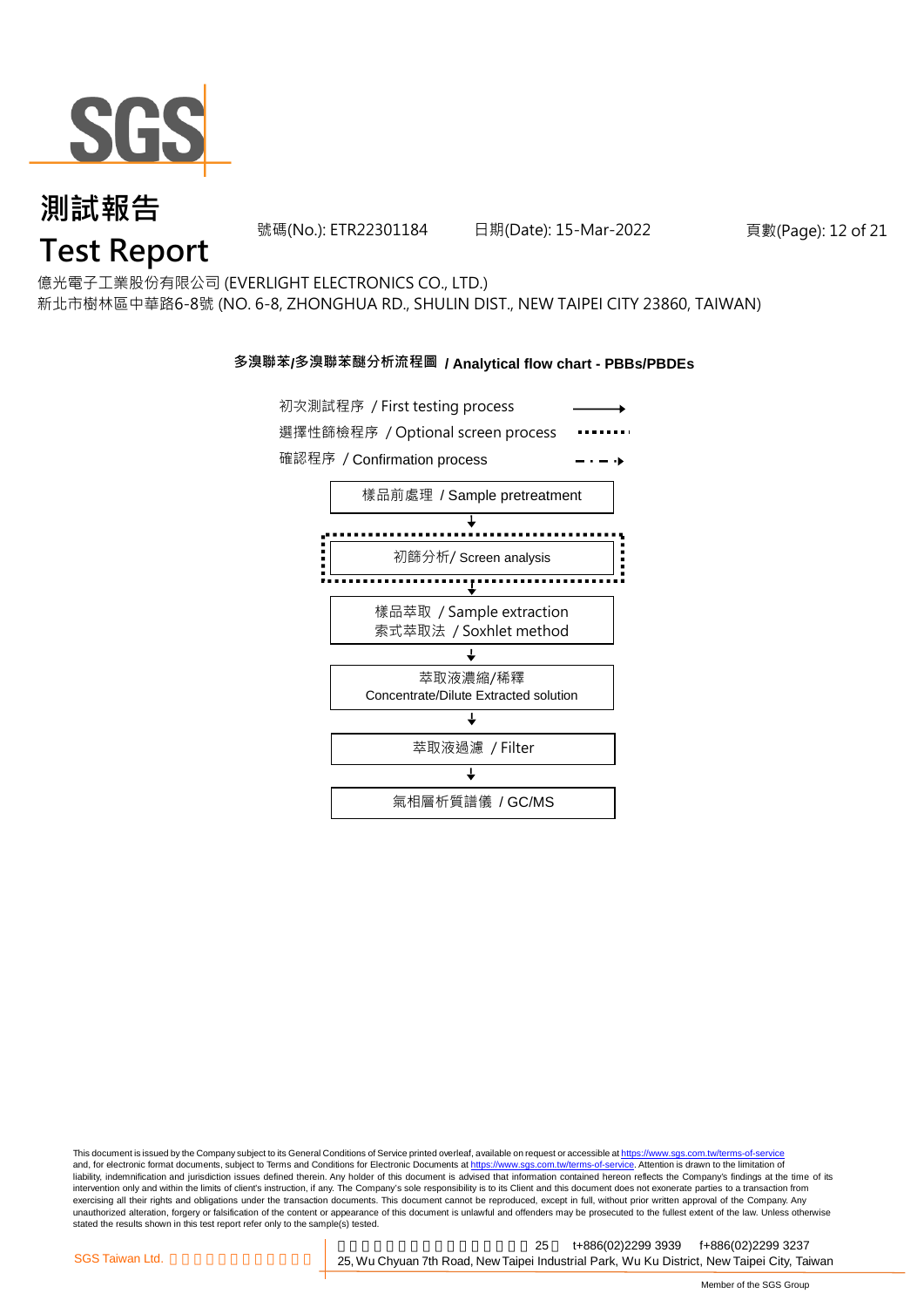

號碼(No.): ETR22301184 日期(Date): 15-Mar-2022 頁數(Page): 13 of 21

### **Test Report**

億光電子工業股份有限公司 (EVERLIGHT ELECTRONICS CO., LTD.) 新北市樹林區中華路6-8號 (NO. 6-8, ZHONGHUA RD., SHULIN DIST., NEW TAIPEI CITY 23860, TAIWAN)

#### **可塑劑分析流程圖 / Analytical flow chart - Phthalate**

**【測試方法/Test method: IEC 62321-8】**



This document is issued by the Company subject to its General Conditions of Service printed overleaf, available on request or accessible at <u>https://www.sgs.com.tw/terms-of-service</u><br>and, for electronic format documents, su liability, indemnification and jurisdiction issues defined therein. Any holder of this document is advised that information contained hereon reflects the Company's findings at the time of its intervention only and within the limits of client's instruction, if any. The Company's sole responsibility is to its Client and this document does not exonerate parties to a transaction from exercising all their rights and obligations under the transaction documents. This document cannot be reproduced, except in full, without prior written approval of the Company. Any<br>unauthorized alteration, forgery or falsif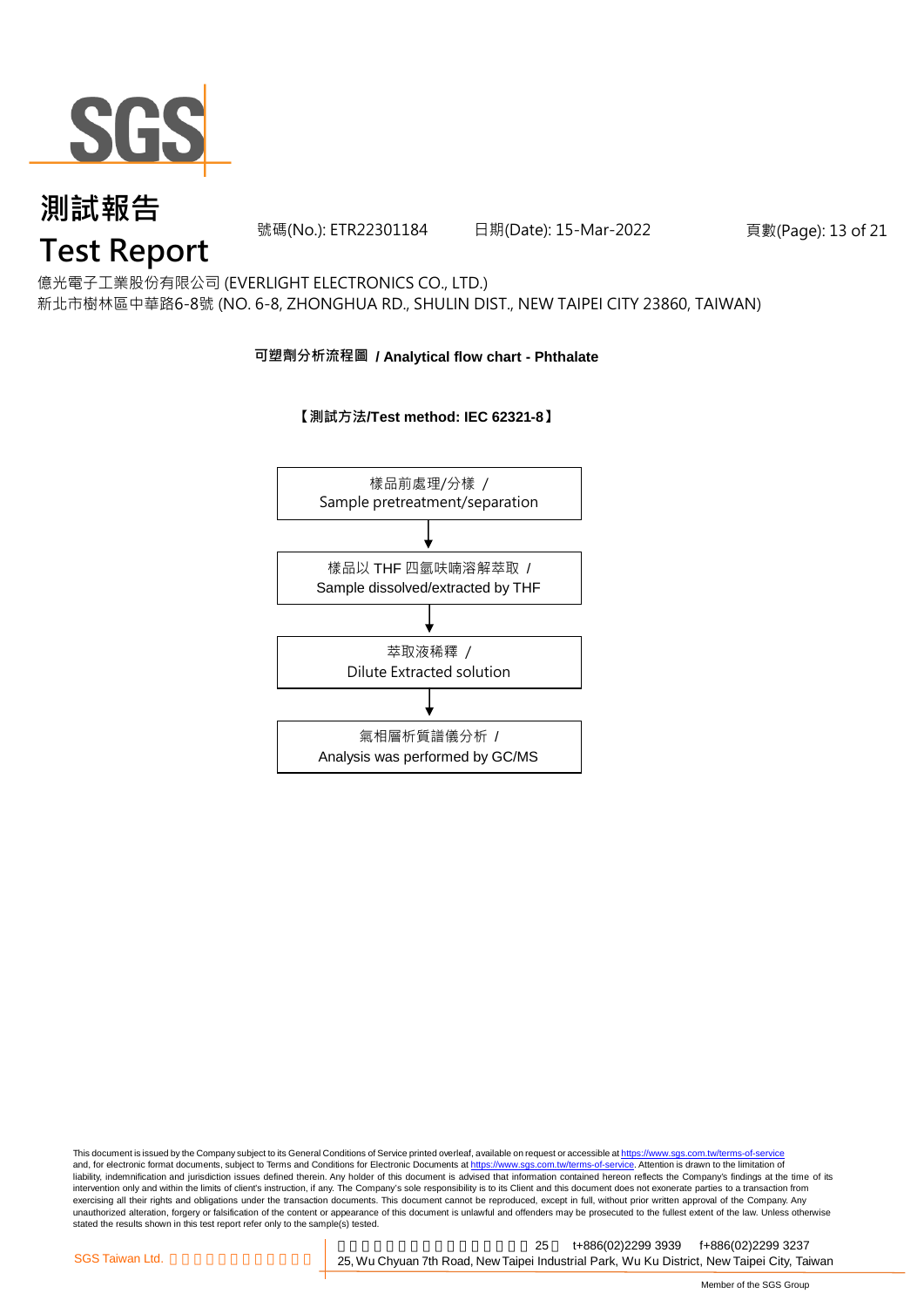

號碼(No.): ETR22301184 日期(Date): 15-Mar-2022 頁數(Page): 14 of 21

### **Test Report**

億光電子工業股份有限公司 (EVERLIGHT ELECTRONICS CO., LTD.)

新北市樹林區中華路6-8號 (NO. 6-8, ZHONGHUA RD., SHULIN DIST., NEW TAIPEI CITY 23860, TAIWAN)

#### **六溴環十二烷分析流程圖 / Analytical flow chart - HBCDD**



This document is issued by the Company subject to its General Conditions of Service printed overleaf, available on request or accessible at <u>https://www.sgs.com.tw/terms-of-service</u><br>and, for electronic format documents, su liability, indemnification and jurisdiction issues defined therein. Any holder of this document is advised that information contained hereon reflects the Company's findings at the time of its intervention only and within the limits of client's instruction, if any. The Company's sole responsibility is to its Client and this document does not exonerate parties to a transaction from exercising all their rights and obligations under the transaction documents. This document cannot be reproduced, except in full, without prior written approval of the Company. Any<br>unauthorized alteration, forgery or falsif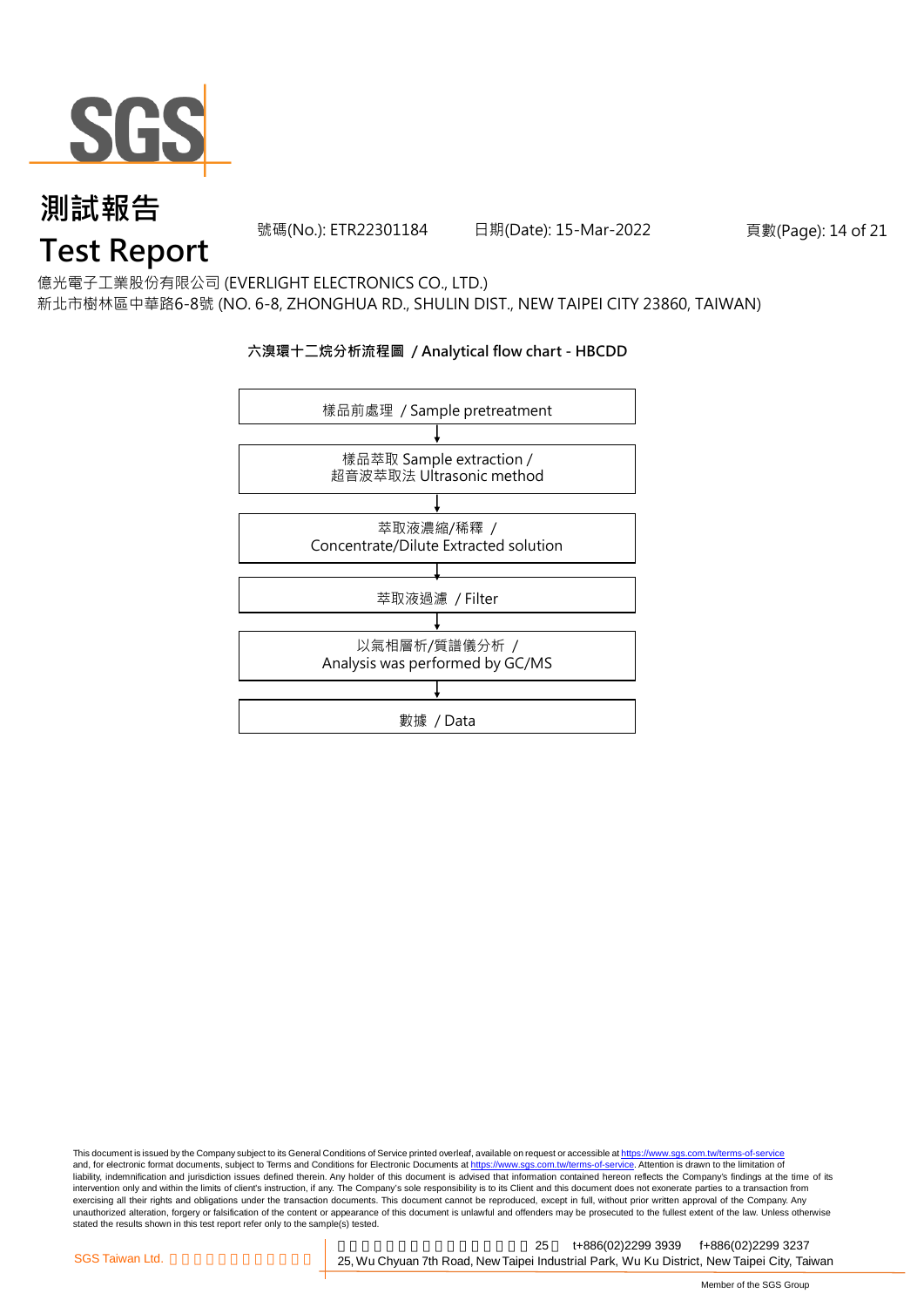

號碼(No.): ETR22301184 日期(Date): 15-Mar-2022 頁數(Page): 15 of 21

## **Test Report**

億光電子工業股份有限公司 (EVERLIGHT ELECTRONICS CO., LTD.) 新北市樹林區中華路6-8號 (NO. 6-8, ZHONGHUA RD., SHULIN DIST., NEW TAIPEI CITY 23860, TAIWAN)

### 樣品前處理/分樣 / Sample pretreatment/separation 秤重及將樣品放入樣品槽中 / Weighting and putting sample in cell 燃燒彈/吸收 Oxygen Bomb Combustion / Absorption 離子層析儀分析 / Analysis was performed by IC 稀釋至固定體積 / Dilution to fixed volume

#### **鹵素分析流程圖 / Analytical flow chart - Halogen**

This document is issued by the Company subject to its General Conditions of Service printed overleaf, available on request or accessible at <u>https://www.sgs.com.tw/terms-of-service</u><br>and, for electronic format documents, su liability, indemnification and jurisdiction issues defined therein. Any holder of this document is advised that information contained hereon reflects the Company's findings at the time of its intervention only and within the limits of client's instruction, if any. The Company's sole responsibility is to its Client and this document does not exonerate parties to a transaction from exercising all their rights and obligations under the transaction documents. This document cannot be reproduced, except in full, without prior written approval of the Company. Any<br>unauthorized alteration, forgery or falsif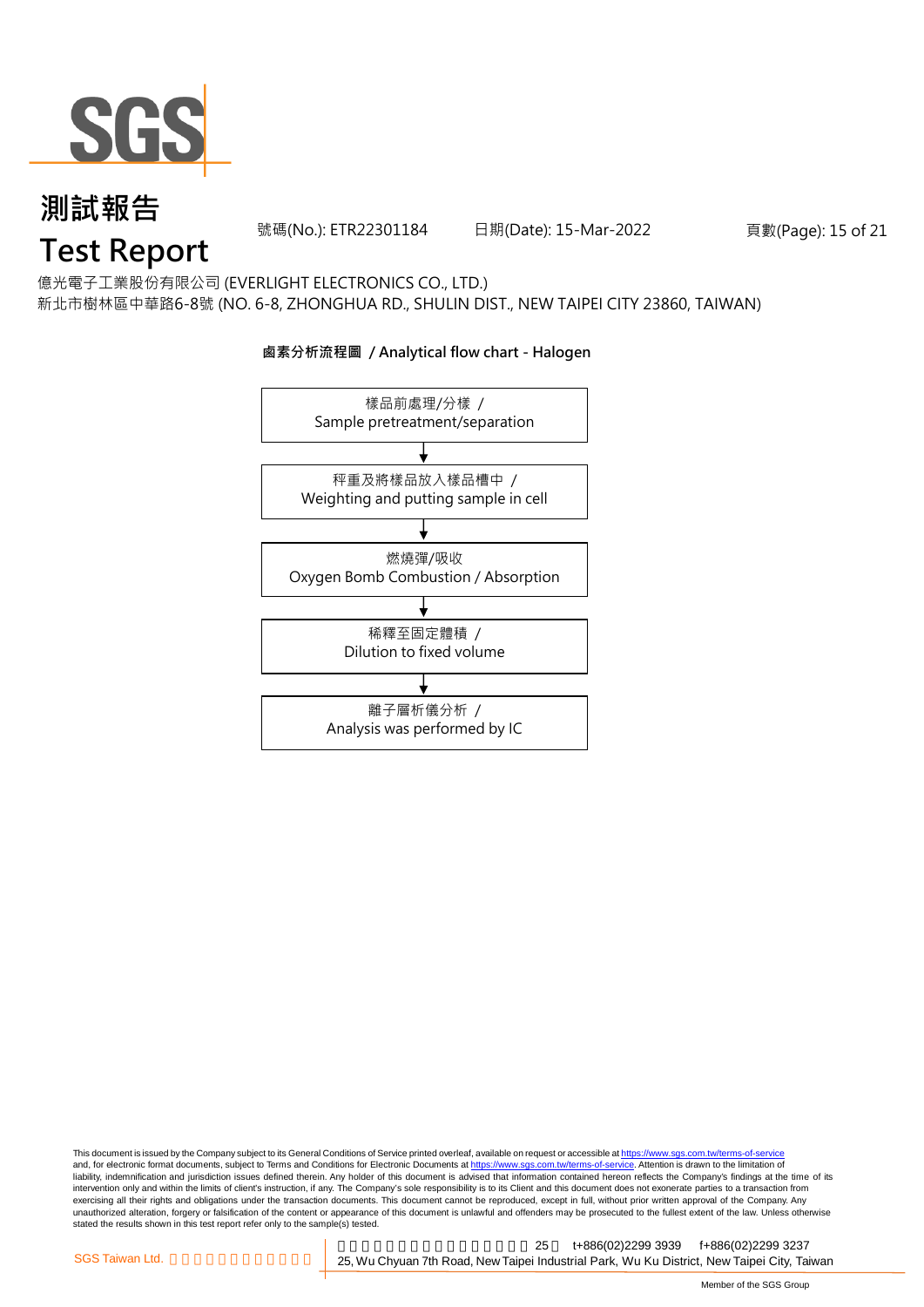

號碼(No.): ETR22301184 日期(Date): 15-Mar-2022 頁數(Page): 16 of 21

億光電子工業股份有限公司 (EVERLIGHT ELECTRONICS CO., LTD.) 新北市樹林區中華路6-8號 (NO. 6-8, ZHONGHUA RD., SHULIN DIST., NEW TAIPEI CITY 23860, TAIWAN)

### **全氟化合物(包含全氟辛酸/全氟辛烷磺酸/其相關化合物等等)分析流程圖 / Analytical flow**

#### **chart – PFAS (including PFOA/PFOS/its related compound, etc.)**



This document is issued by the Company subject to its General Conditions of Service printed overleaf, available on request or accessible at https://www.sgs.com.tw/terms-of-service and, for electronic format documents, subject to Terms and Conditions for Electronic Documents at https://www.sgs.com.tw/terms-of-service. Attention is drawn to the limitation of liability, indemnification and jurisdiction issues defined therein. Any holder of this document is advised that information contained hereon reflects the Company's findings at the time of its intervention only and within the limits of client's instruction, if any. The Company's sole responsibility is to its Client and this document does not exonerate parties to a transaction from exercising all their rights and obligations under the transaction documents. This document cannot be reproduced, except in full, without prior written approval of the Company. Any<br>unauthorized alteration, forgery or falsif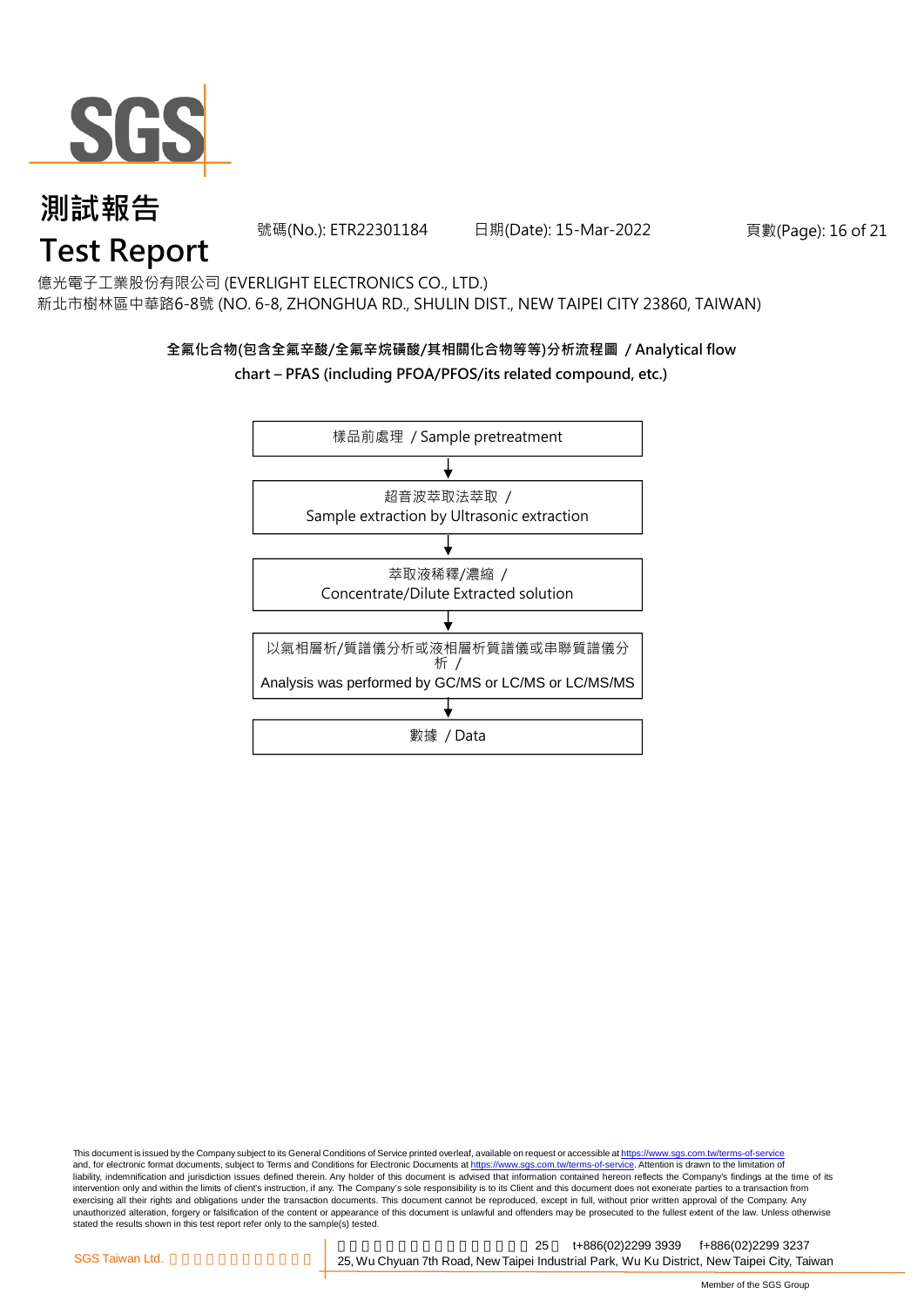

號碼(No.): ETR22301184 日期(Date): 15-Mar-2022 頁數(Page): 17 of 21

### **Test Report**

億光電子工業股份有限公司 (EVERLIGHT ELECTRONICS CO., LTD.) 新北市樹林區中華路6-8號 (NO. 6-8, ZHONGHUA RD., SHULIN DIST., NEW TAIPEI CITY 23860, TAIWAN)

### **多環芳香烴分析流程圖 /**

#### **Analytical flow chart - PAHs (Polycyclic Aromatic Hydrocarbons)**



This document is issued by the Company subject to its General Conditions of Service printed overleaf, available on request or accessible at <u>https://www.sgs.com.tw/terms-of-service</u><br>and, for electronic format documents, su liability, indemnification and jurisdiction issues defined therein. Any holder of this document is advised that information contained hereon reflects the Company's findings at the time of its intervention only and within the limits of client's instruction, if any. The Company's sole responsibility is to its Client and this document does not exonerate parties to a transaction from exercising all their rights and obligations under the transaction documents. This document cannot be reproduced, except in full, without prior written approval of the Company. Any<br>unauthorized alteration, forgery or falsif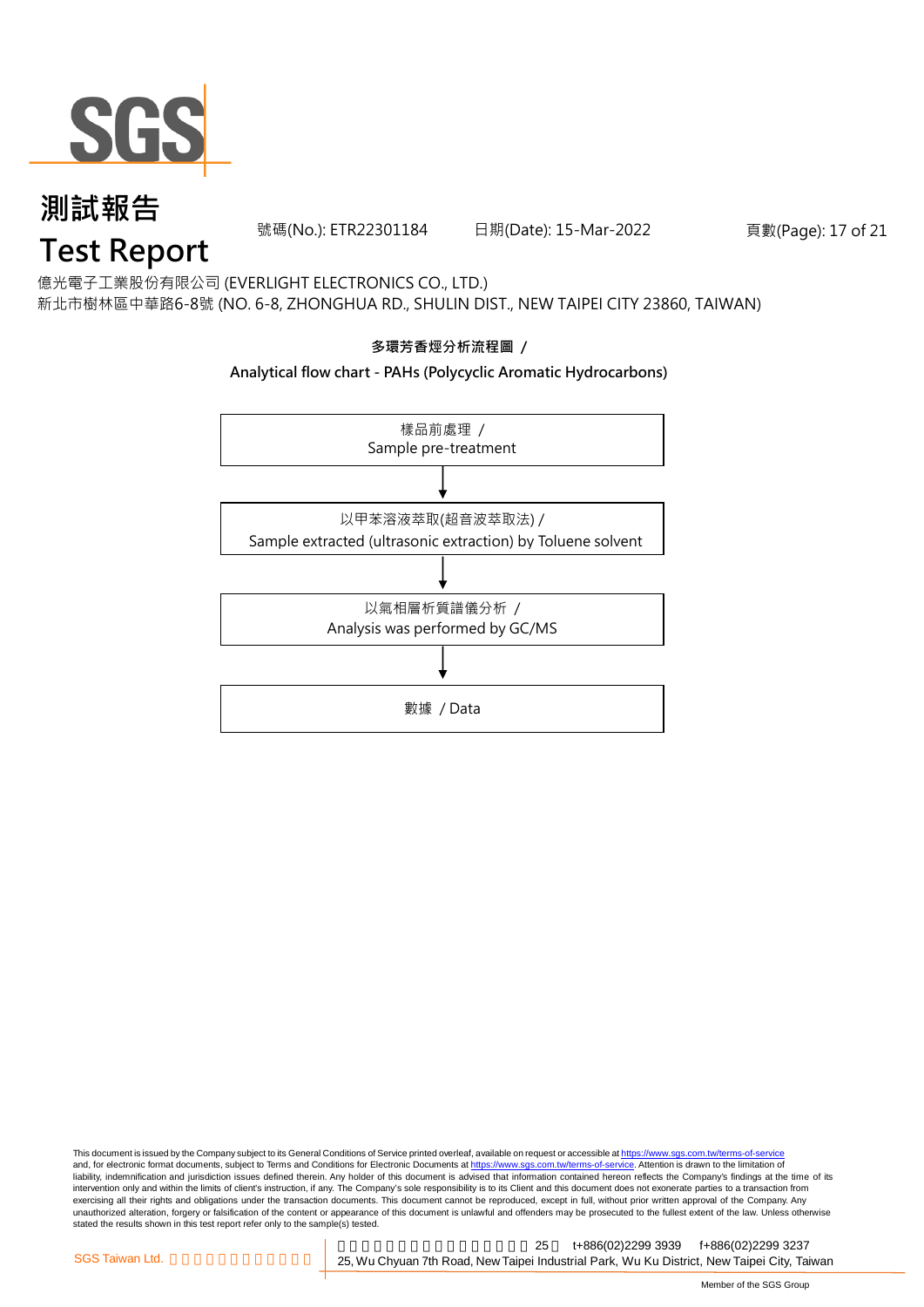

號碼(No.): ETR22301184 日期(Date): 15-Mar-2022 頁數(Page): 18 of 21

億光電子工業股份有限公司 (EVERLIGHT ELECTRONICS CO., LTD.)

新北市樹林區中華路6-8號 (NO. 6-8, ZHONGHUA RD., SHULIN DIST., NEW TAIPEI CITY 23860, TAIWAN)

#### **元素(含重金屬)分析流程圖 / Analytical flow chart of Elements (Heavy metal included)**

根據以下的流程圖之條件,樣品已完全溶解。

These samples were dissolved totally by pre-conditioning method according to below flow chart.

【參考方法/Reference method:US EPA 3051A、US EPA 3052】



\* US EPA 3051A 方法未添加氫氟酸 / US EPA 3051A method does not add HF.

This document is issued by the Company subject to its General Conditions of Service printed overleaf, available on request or accessible at https://www.sgs.com.tw/terms-of-service and, for electronic format documents, subject to Terms and Conditions for Electronic Documents at https://www.sgs.com.tw/terms-of-service. Attention is drawn to the limitation of liability, indemnification and jurisdiction issues defined therein. Any holder of this document is advised that information contained hereon reflects the Company's findings at the time of its intervention only and within the limits of client's instruction, if any. The Company's sole responsibility is to its Client and this document does not exonerate parties to a transaction from exercising all their rights and obligations under the transaction documents. This document cannot be reproduced, except in full, without prior written approval of the Company. Any<br>unauthorized alteration, forgery or falsif stated the results shown in this test report refer only to the sample(s) tested.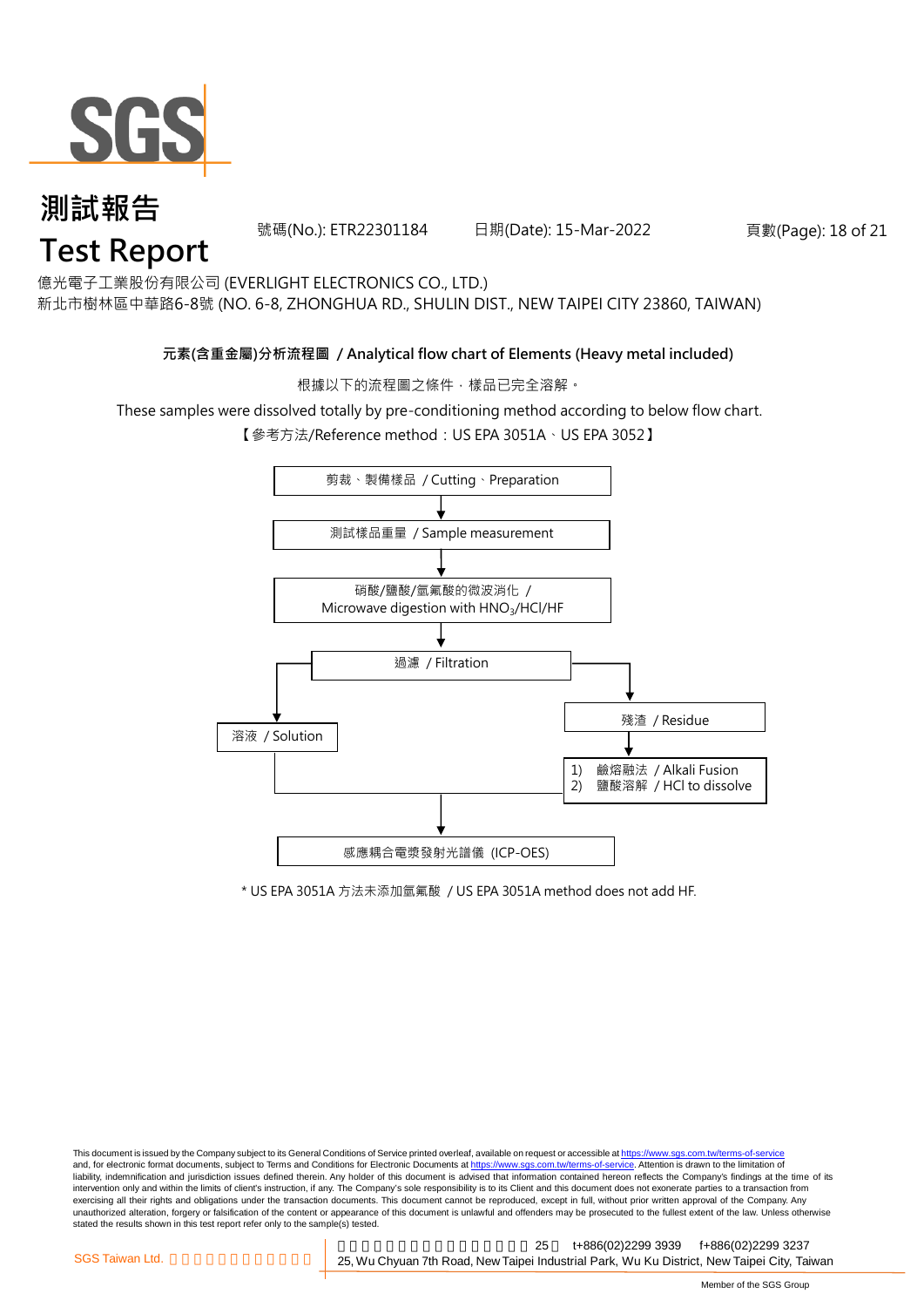

號碼(No.): ETR22301184 日期(Date): 15-Mar-2022 頁數(Page): 19 of 21

億光電子工業股份有限公司 (EVERLIGHT ELECTRONICS CO., LTD.)

新北市樹林區中華路6-8號 (NO. 6-8, ZHONGHUA RD., SHULIN DIST., NEW TAIPEI CITY 23860, TAIWAN)

#### **元素以 ICP-OES 分析的消化流程圖**

#### **(Flow Chart of digestion for the elements analysis performed by ICP-OES)**

根據以下的流程圖之條件,樣品已完全溶解。 / These samples were dissolved totally by pre-conditioning method according to below flow chart.



This document is issued by the Company subject to its General Conditions of Service printed overleaf, available on request or accessible at https://www.sgs.com.tw/terms-of-service and, for electronic format documents, subject to Terms and Conditions for Electronic Documents at https://www.sgs.com.tw/terms-of-service. Attention is drawn to the limitation of liability, indemnification and jurisdiction issues defined therein. Any holder of this document is advised that information contained hereon reflects the Company's findings at the time of its intervention only and within the limits of client's instruction, if any. The Company's sole responsibility is to its Client and this document does not exonerate parties to a transaction from exercising all their rights and obligations under the transaction documents. This document cannot be reproduced, except in full, without prior written approval of the Company. Any<br>unauthorized alteration, forgery or falsif stated the results shown in this test report refer only to the sample(s) tested.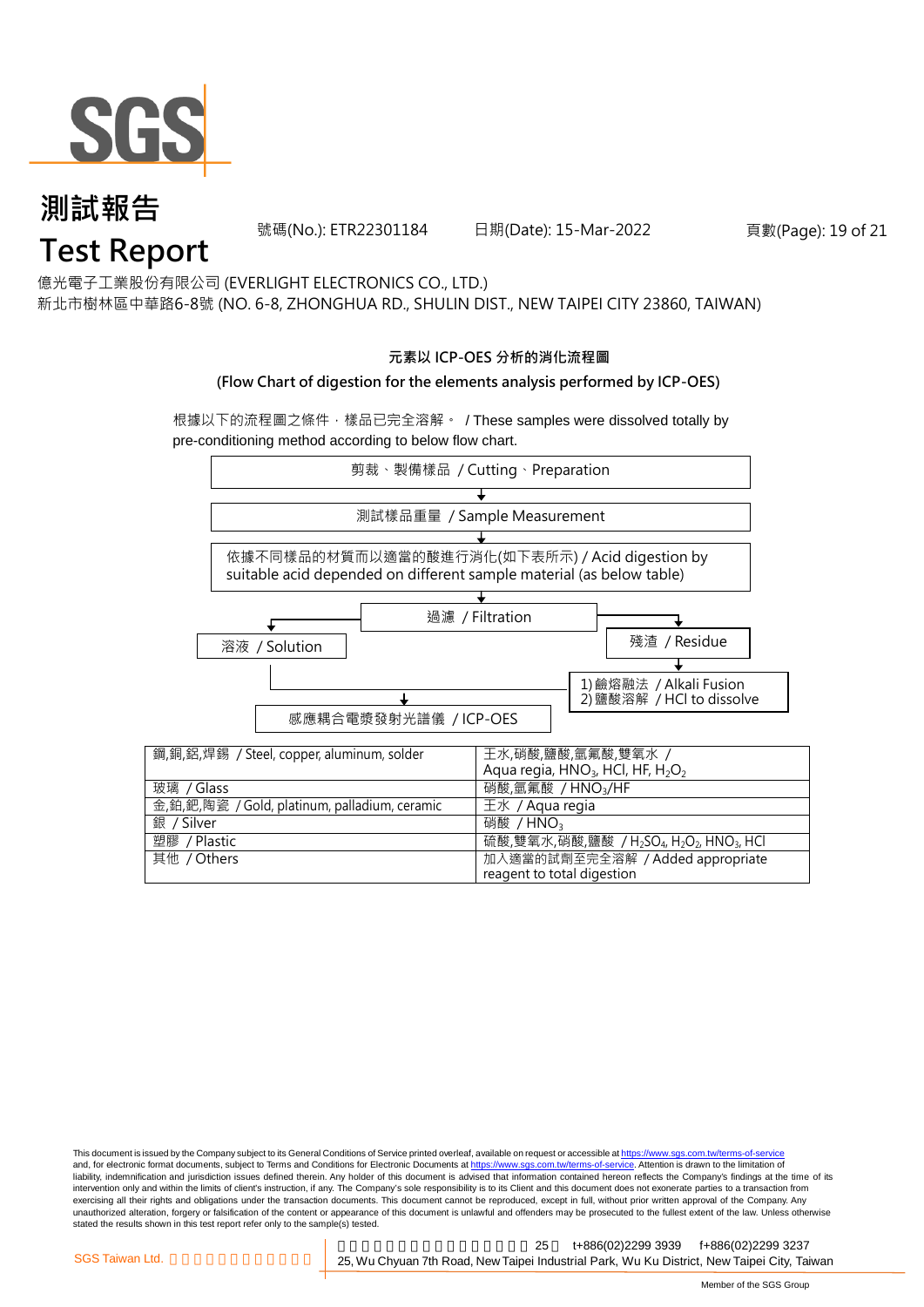

號碼(No.): ETR22301184 日期(Date): 15-Mar-2022 頁數(Page): 20 of 21

## **Test Report**

億光電子工業股份有限公司 (EVERLIGHT ELECTRONICS CO., LTD.) 新北市樹林區中華路6-8號 (NO. 6-8, ZHONGHUA RD., SHULIN DIST., NEW TAIPEI CITY 23860, TAIWAN)

> **\* 照片中如有箭頭標示,則表示為實際檢測之樣品/部位. \* (The tested sample / part is marked by an arrow if it's shown on the photo.)**ETR22301184 NO.1  $\rightarrow$  $cm$  $\Omega$  $\overline{\mathbf{S}}$  $\boldsymbol{\vartriangle}$ ONE SIDE/ANOTHER SIDE ETR22301184 NO.2 Ω cm  $\Omega$ 5  $\Delta$  $\mathbf{R}$ ONE SIDE/ANOTHER SIDE

This document is issued by the Company subject to its General Conditions of Service printed overleaf, available on request or accessible at <u>https://www.sgs.com.tw/terms-of-service</u><br>and, for electronic format documents, su liability, indemnification and jurisdiction issues defined therein. Any holder of this document is advised that information contained hereon reflects the Company's findings at the time of its intervention only and within the limits of client's instruction, if any. The Company's sole responsibility is to its Client and this document does not exonerate parties to a transaction from exercising all their rights and obligations under the transaction documents. This document cannot be reproduced, except in full, without prior written approval of the Company. Any<br>unauthorized alteration, forgery or falsif stated the results shown in this test report refer only to the sample(s) tested.